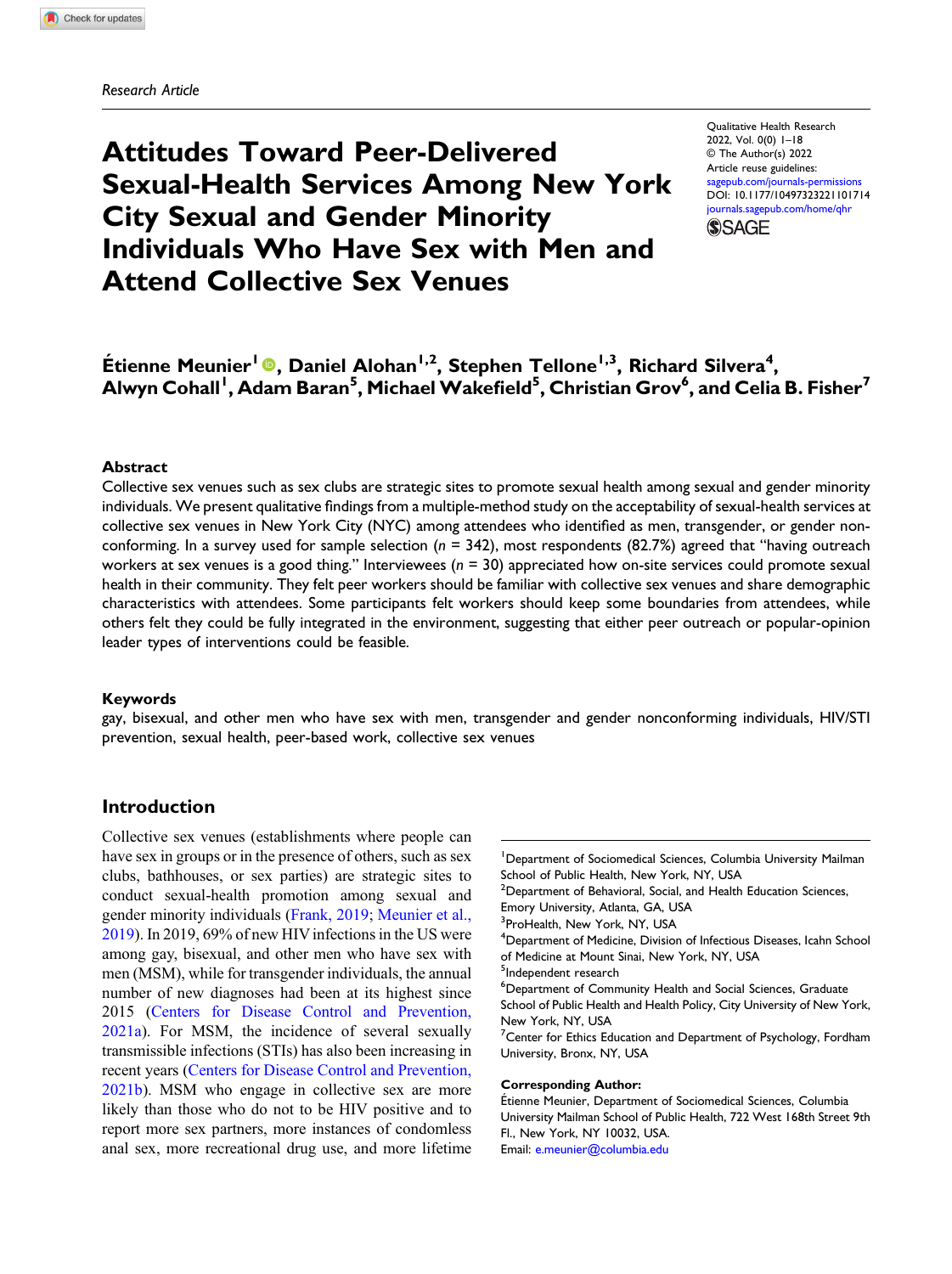and recent STI diagnoses [\(Grov et al., 2014c;](#page-14-3) [Hirsh](#page-14-4)field [et al., 2015;](#page-14-4) [Kramer et al., 2016](#page-15-1); [Meunier & Siegel, 2019](#page-15-2); [Phillips et al., 2014](#page-16-0), [2015](#page-15-3); [Prestage et al., 2011](#page-16-1); [Reisner](#page-16-2) [et al., 2009](#page-16-2); [Rice et al., 2016a](#page-16-3), [2016b;](#page-16-4) [Rich et al., 2016](#page-16-5); [Smith et al., 2010](#page-16-6); [Solomon et al., 2011;](#page-16-7) [Woods et al.,](#page-16-8) [2000\)](#page-16-8). A U.S.-wide online survey of MSM conducted in 2012 found that 69% had attended a sex party at least once and, of those, 66% had done so in the past year [\(Grov](#page-14-5) [et al., 2014b\)](#page-14-5). Although fewer data are available about transgender individuals' involvement in collective sex, they sometimes frequent the same events as MSM [\(Vines,](#page-16-9) [2020\)](#page-16-9). As such, sexual-health services offered at collective sex venues could help decreasing HIV/STI incidence among sexual and gender minority populations.

On-site sexual-health services in collective sex venues have included the distribution of sexual-health information ([Smith et al., 2010b](#page-16-10); [Woods et al., 2010](#page-16-11)), establishing safer-sex guidelines for venues ([Grov et al.,](#page-14-6) [2014a;](#page-14-6) [Wohlfeiler, 2000;](#page-16-12) [Wohlfeiler & Potterat, 2005](#page-16-13); [Woods et al., 2013](#page-17-0)), and on-site HIV/STI testing or counseling ([Daskalakis et al., 2009](#page-14-7); [Debattista, 2015](#page-14-8); [Gallagher et al., 2014;](#page-14-9) [Huebner et al., 2012](#page-14-10); [Mullens](#page-15-4) [et al., 2020](#page-15-4); [Woods et al., 2008\)](#page-16-14). Though their effectiveness has not been tested, on-site HIV testing programs have been able to identify higher rates of positive results or acute (recent) infections compared to clinical settings ([Daskalakis et al., 2009;](#page-14-7) [Mullens et al., 2020](#page-15-4); [Woods et al., 2000](#page-16-8)). However, some programs reported relatively low utilization [\(Debattista, 2015\)](#page-14-8), and little is known about how attendees of collective sex venues perceive on-site sexual-health services. Further, most of these studies predate the implementation of biomedical HIV prevention strategies such as pre-exposure prophylaxis (PrEP) and treatment as prevention, which could change what types of interventions attendees would be receptive to.

Few data have been published about collective sex venue attendees' attitude toward the presence of on-site health workers. A qualitative study with MSM who attended sex parties found that 40% would find the presence of outreach workers acceptable at these events, despite concerns that it could be disruptive of the atmosphere [\(Mimiaga et al., 2010](#page-15-5)). In another survey, only 9.5% of sex-party attendees said they would like to see peer outreach workers at such events [\(Grov et al., 2014b\).](#page-14-5) Nevertheless, a study of an on-site testing program at bathhouses found that the presence of outreach workers did not reduce the attendance or turn patrons away [\(Huebner et al., 2012\)](#page-14-10). Researchers have emphasized the importance for sexual-health services at collective sex venues to enlist workers whose presence will not disrupt the erotic atmosphere of sex venues, such as peers [\(Mullens et al., 2020](#page-15-4); [Woods et al., 2008](#page-16-14)). However, to our knowledge, there have been no studies which examined preferences for peer characteristics or delivery strategies.

In the context of research studies or service provision, peers are individuals who share characteristics with the target population and operate according to specific protocols while not being trained as health professionals [\(Simoni, Franks, et al., 2011\)](#page-16-15). Peers are often enlisted to provide services related to drug use or HIV in clinical or community settings, as the characteristics or experience they share with participants can improve the credibility or trustworthiness of a program ([Callon et al., 2013;](#page-14-11) [Safren](#page-16-16) [et al., 2011\)](#page-16-16). Several peer-delivered HIV interventions in developing countries have demonstrated better outcomes than those not involving peers [\(Medley et al., 2009;](#page-15-6) [Simoni, Nelson, et al., 2011;](#page-16-17) [Ye et al., 2014\)](#page-17-1), and some have been successful among MSM in high-income countries [\(Shangani et al., 2017\)](#page-16-18). For example, in a study examining the acceptability of an HIV testing site "run by and for gay men," the majority of participants said they preferred being tested by a peer than by a clinician, one reason being that they felt more comfortable discussing sexual behaviors with peers, whom they perceived as more understanding, less judgmental, and less prescriptive [\(Leitinger et al., 2018](#page-15-7)).

Other strengths of peer interventionists are how they can connect with people whom non-peers might have difficulty reaching, work in places that may not be accessible to professional personnel, and intervene at times when services are most needed ([Bell et al., 2021](#page-14-12); [Marshall](#page-15-8) [et al., 2015](#page-15-8); [Nyamathi et al., 2021;](#page-15-9) [Simoni, Franks, et al.,](#page-16-15) [2011\)](#page-16-15). For instance, several interventions have enlisted peers to provide sexual-health education in gay male community settings (bars or gyms), which have been wellreceived by participants and venue managers [\(Elford](#page-14-13) [et al., 2001;](#page-14-13) [Flowers et al., 2002;](#page-14-14) [Kelly et al., 1997;](#page-14-15) [Miller et al., 1998\)](#page-15-10). However, peers can face challenges when conducting outreach or education in such settings, often related to their dual roles as community member and interventionist. For example, some peer educators reported being uncomfortable approaching people to discuss sexual behaviors, which could be perceived as invasive or as a sexual advance [\(Elford et al., 2002;](#page-14-16) [Flowers et al., 2002\)](#page-14-14). They were also faced with the difficulty of maintaining confidentiality if they learned some people were putting others at risk [\(Elford et al.,](#page-14-16) [2002](#page-14-16)). In two intervention studies, such challenges kept peer educators from interacting in depth with participants, which the researchers felt could have prevented the interventions from having significant effects ([Elford et al.,](#page-14-13) [2001](#page-14-13); [Flowers et al., 2002\)](#page-14-14).

In New York City (NYC), due to current laws forbidding sexual activity in commercial establishments, collective sex mostly occurs in clandestine venues known in the community as "private sex parties" or "private sex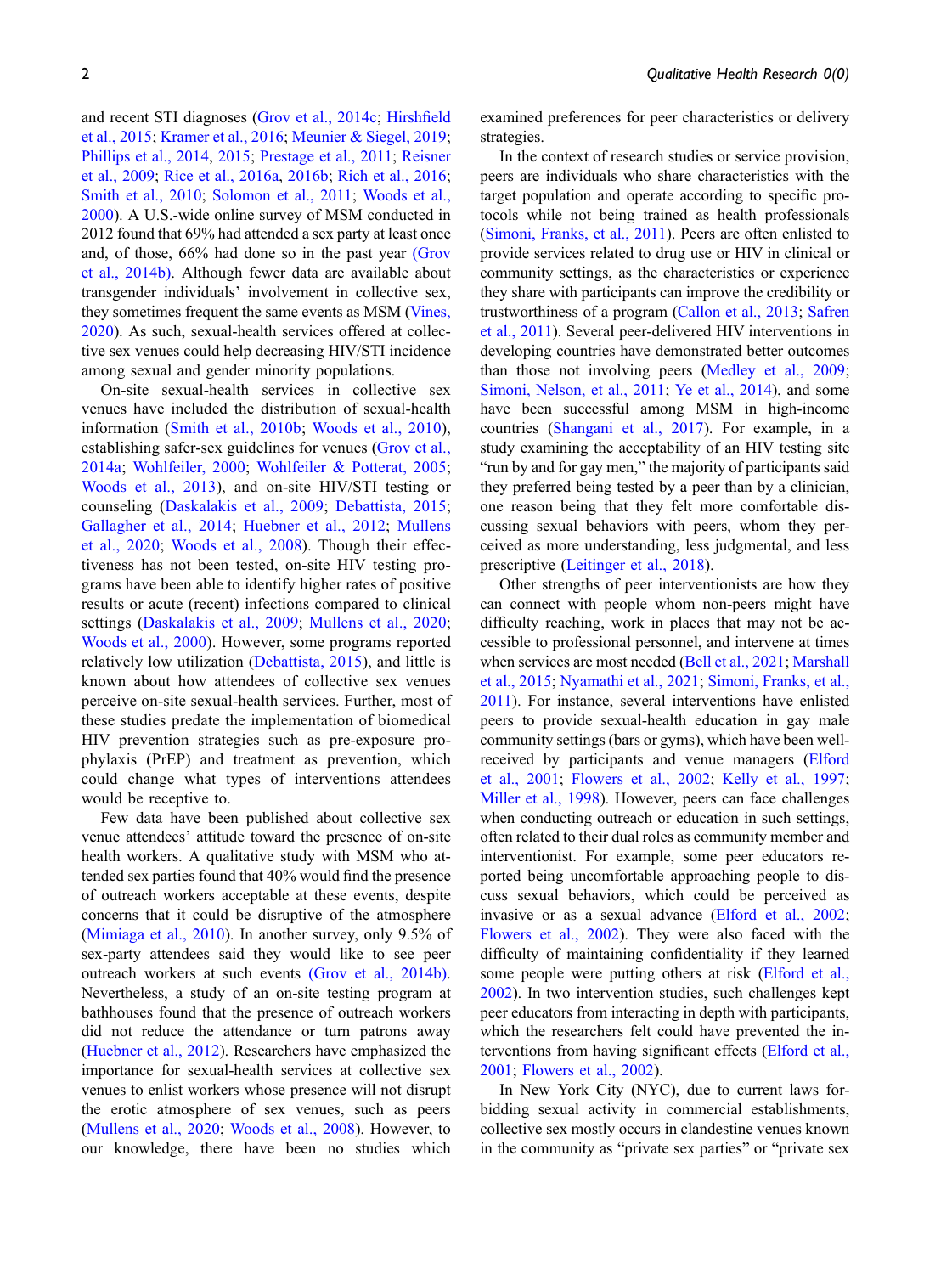clubs" ([Meunier & Escof](#page-15-11)fier, 2021). Emulating commercial sex venues, private sex clubs routinely hold sex parties that charge for admission and can host up to 200 attendees. Sex-party promoters often host events catering to specific subgroups of people, for instance, people of certain body types (e.g., athletic/muscular, or "Bear"), of certain demographics (e.g., parties for younger men, or parties for men of color), or people interested in specific practices (e.g., various types of fetishes). In recent years, some events that were traditionally reserved for cisgender gay/bisexual men have become inclusive of transgender and gender non-conforming individuals. As many of these venues are clandestine and reserve admission to specific groups, peers may be best positioned to access these settings and relate to the clientele.

Private sex clubs operate in limited space, which can pose challenges for the provision of sexual-health services. Upon entering, attendees are usually asked to check their clothing and, at the peak of a night, the space can host a dense crowd of nearly or fully nude guests [\(Meunier,](#page-15-12) [2014\)](#page-15-12). Most clubs include a socialization area, in which some will serve drinks and/or provide entertainment such as DJs or performers. The areas for sexual activity are generally open and offer little privacy. As such, sexualhealth services in private sex clubs may have to be delivered very close to the social and sexual activities of the venues, making boundaries difficult to maintain for peers. Nevertheless, sex club organizers are often dedicated to promoting sexual health and have been receptive to the provision of services at their venues [\(Blotcher, 1996](#page-14-17); [Daskalakis et al., 2009](#page-14-7)). Learning more about attitudes towards peer-delivered services among attendees of private sex clubs could help improve the effectiveness of sexual-health promotion at these types of collective sex venues.

In this article, we report on qualitative findings from a cross-sectional, multiple-method study on the acceptability of conducting on-site sexual-health promotion at NYC private sex clubs targeted to men and transgender or gender non-conforming individuals who have sex with men. Project aims were to investigate the attitudes of club attendees toward on-site services and about how to best deliver such services.

# Methods

## Participants and Recruitment

Recruitment and data collection procedures took place between May and October 2020. The initial study design intended to recruit participants at private sex clubs in NYC; however, as these venues stopped their activities due to the COVID-19 pandemic, recruitment was conducted online via paid advertisements on social media and

dating/hookup applications, as well as emails sent by local sex-party promoters. Procedures included (1) a short screener questionnaire to recruit participants; (2) an online survey taken by all eligible participants ( $n = 342$ ); and (3) in-depth qualitative interviews with a subset of survey participants ( $n = 30$ ), which are the focus of this article.

Advertisements invited sexual and gender minority individuals who had visited collective sex venues to participate in a study about sexual health and redirected them to the screener questionnaire hosted on the webbased survey software Qualtrics. After reading the study's information sheet, potential participants were asked questions about their demographics and behaviors to determine eligibility. At the end of the screener, respondents were invited to provide an email address where they could receive the full survey if they were eligible for the study. Eligible participants had to (1) be at least 18 years old; (2) reside in the NYC Metropolitan Area on March 1, 2020 (this date was set anticipating that some NYC resident temporarily relocated due to the COVID-19 pandemic); (3) identify as a cisgender man or as a transgender, nonbinary, or gender non-conforming individual; (4) report having had sex with a male partner in the prior year; and (5) report having had sex, in the prior 12 months, in a collective sex venue (defined as a bathhouse, bar/nightclub, sex club, sex party, or adult video store/theater).

We emailed a unique (non-shareable) weblink to eligible screener respondents inviting them to complete the online survey for the study (of approximately 20 minutes), for which they would earn a \$10 electronic gift card. The first page of the survey presented the study's informed consent form, and only participants who agreed to its terms could proceed with the survey. The form explained the confidentiality of participants' data was protected by relying on encrypted data storage and a Certificate of Confidentiality from the United States government protecting the study team from mandatory release of collected information. At the end of the survey, participants were asked if they would be willing to participate in an in-depth interview of approximately 90 minutes over the phone, for which they would receive an additional compensation of \$50. A total of 724 potential participants completed the screener questionnaire and provided contact information to receive the full survey. There were 498 (68.8%) respondents who were determined to be eligible for the study and were sent a link to complete the full survey. Of those, 359 (72.1%) completed the survey but 17 were determined ineligible based on a validity check of their responses, yielding a final survey sample of 342.

Among the retained survey participants, 307 (89.8%) indicated willingness to participate in the in-depth interview. In consideration of budget restrictions and to ensure the diversity of the sample, we chose to interview 30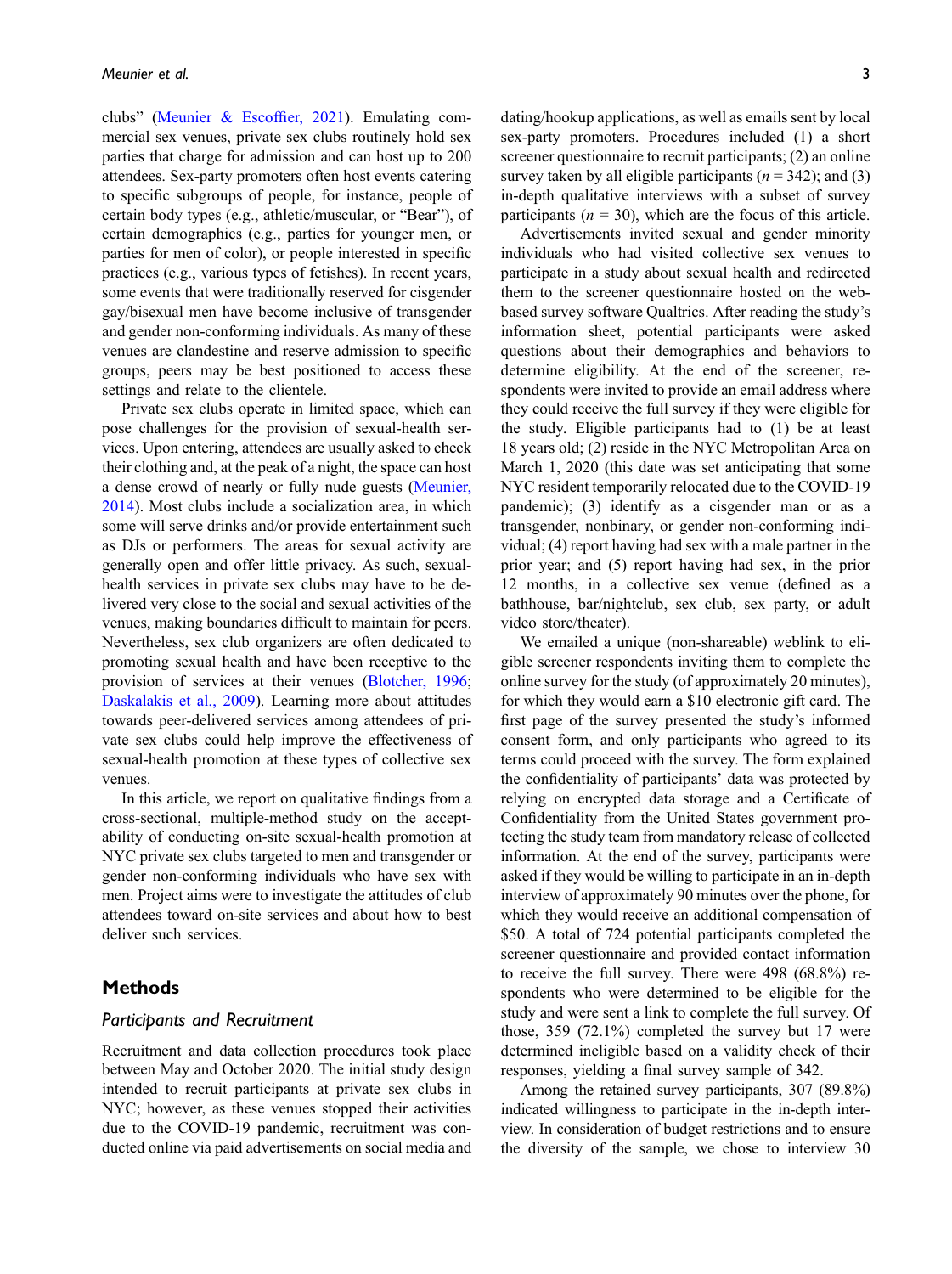|                                                                                       | Entire Sample |              | Subset of<br>Interviewed<br>Participants |                 |                |         |
|---------------------------------------------------------------------------------------|---------------|--------------|------------------------------------------|-----------------|----------------|---------|
|                                                                                       | n<br>342      | %<br>(100.0) | n<br>30                                  | $\%$<br>(100.0) | Mann-Whitney U | p value |
|                                                                                       |               |              |                                          |                 |                |         |
| It bothers me to see outreach workers at sex venues                                   |               |              |                                          |                 |                |         |
| Strongly disagree                                                                     | 197           | (57.6)       | 18                                       | (60.0)          | 4371.00        | .504    |
| Somewhat disagree                                                                     | 40            | (11.7)       | 6                                        | (20.0)          |                |         |
| Neither agree nor disagree                                                            | 65            | (19.0)       | 4                                        | (13.3)          |                |         |
| Somewhat agree                                                                        | 24            | (7.0)        | 0                                        | (0.0)           |                |         |
| Strongly agree                                                                        | 16            | (4.7)        | $\overline{2}$                           | (6.7)           |                |         |
| Having outreach workers at sex venues is a good thing                                 |               |              |                                          |                 |                |         |
| Strongly disagree                                                                     | 6             | (1.8)        | T                                        | (3.3)           | 4107.00        | .212    |
| Somewhat disagree                                                                     | $\mathbf{H}$  | (3.2)        | $\overline{2}$                           | (6.7)           |                |         |
| Neither agree nor disagree                                                            | 42            | (12.3)       | 3                                        | (10.0)          |                |         |
| Somewhat agree                                                                        | 85            | (24.9)       | $\overline{10}$                          | (33.3)          |                |         |
| Strongly agree                                                                        | 198           | (57.9)       | 14                                       | (46.7)          |                |         |
| Outreach workers should be LGBTQ individuals                                          |               |              |                                          |                 |                |         |
| Strongly disagree                                                                     | 10            | (2.9)        | 0                                        | (0.0)           | 4545.00        | .782    |
| Somewhat disagree                                                                     | 17            | (5.0)        | 3                                        | (10.0)          |                |         |
| Neither agree nor disagree                                                            | 65            | (19.0)       | $\mathbf{I}$                             | (3.3)           |                |         |
| Somewhat agree                                                                        | 116           | (33.9)       | 16                                       | (53.3)          |                |         |
| Strongly agree                                                                        | 134           | (39.2)       | 10                                       | (33.3)          |                |         |
| Outreach workers at sex venues should wear as little clothing as everyone in the club |               |              |                                          |                 |                |         |
| Strongly disagree                                                                     | 44            | (12.9)       | 5                                        | (16.7)          | 4472.50        | .675    |
| Somewhat disagree                                                                     | 49            | (14.3)       | $\mathbf{I}$                             | (3.3)           |                |         |
| Neither agree nor disagree                                                            | 139           | (40.6)       | 16                                       | (53.3)          |                |         |
| Somewhat agree                                                                        | 72            | (21.1)       | 8                                        | (26.7)          |                |         |
| Strongly agree                                                                        | 38            | (11.1)       | 0                                        | (0.0)           |                |         |
| I am okay being approached by an outreach worker at sex venues                        |               |              |                                          |                 |                |         |
| Strongly disagree                                                                     | 16            | (4.7)        | $\mathbf{I}$                             | (3.3)           | 4649.50        | ا 95.   |
| Somewhat disagree                                                                     | 35            | (10.2)       | 4                                        | (13.3)          |                |         |
| Neither agree nor disagree                                                            | 68            | (19.9)       | 4                                        | (13.3)          |                |         |
| Somewhat agree                                                                        | 112           | (32.7)       | 12                                       | (40.0)          |                |         |
| Strongly agree                                                                        | $\perp$       | (32.5)       | 9                                        | (30.0)          |                |         |
| It is okay for an outreach worker to play with other people at sex venues             |               |              |                                          |                 |                |         |
| Strongly disagree                                                                     | 59            | (17.3)       | 4                                        | (13.3)          | 4486.00        | ا 70.   |
| Somewhat disagree                                                                     | 51            | (14.9)       | 7                                        | (23.3)          |                |         |
| Neither agree nor disagree                                                            | 95            | (27.8)       | 7                                        | (23.3)          |                |         |
| Somewhat agree                                                                        | 65            | (19.0)       | 8                                        | (26.7)          |                |         |
| Strongly agree                                                                        | 72            | (21.1)       | 4                                        | (13.3)          |                |         |

<span id="page-3-1"></span>Table 1. Attitudes Towards Sexual Health Services at Collective Sex Venues Among Men, Transgender, and Gender Non-Conforming Individu[a](#page-3-0)ls Who have Sex with Men and Attend Sex Venues in New York City ( $n = 342$ ).<sup>a</sup>

<span id="page-3-0"></span><sup>a</sup>The series of items was prefaced with the following: "Some sex venues have outreach workers offering sexual-health services and information (e.g., they may offer testing or information on where to get tested, how to get PrEP, etc.) How much do you agree or disagree with the following statements regarding sexual-health outreach at sex venues?"

participants representing various age groups, racial/ethnic identities, and gender identities, randomly selecting participants among each group. As the study aimed to examine the acceptability of sexual-health promotion at private sex clubs/parties, only participants who reported having attended these specific types of collective sex venues were invited to be interviewed (i.e., those who had only attended bathhouses, bars, or adult stores were not interviewed). To learn if the presence of on-site workers would be acceptable to attendees of different HIV status, we included participants who reported being HIV negative or HIV positive. However, among HIV-negative participants, we only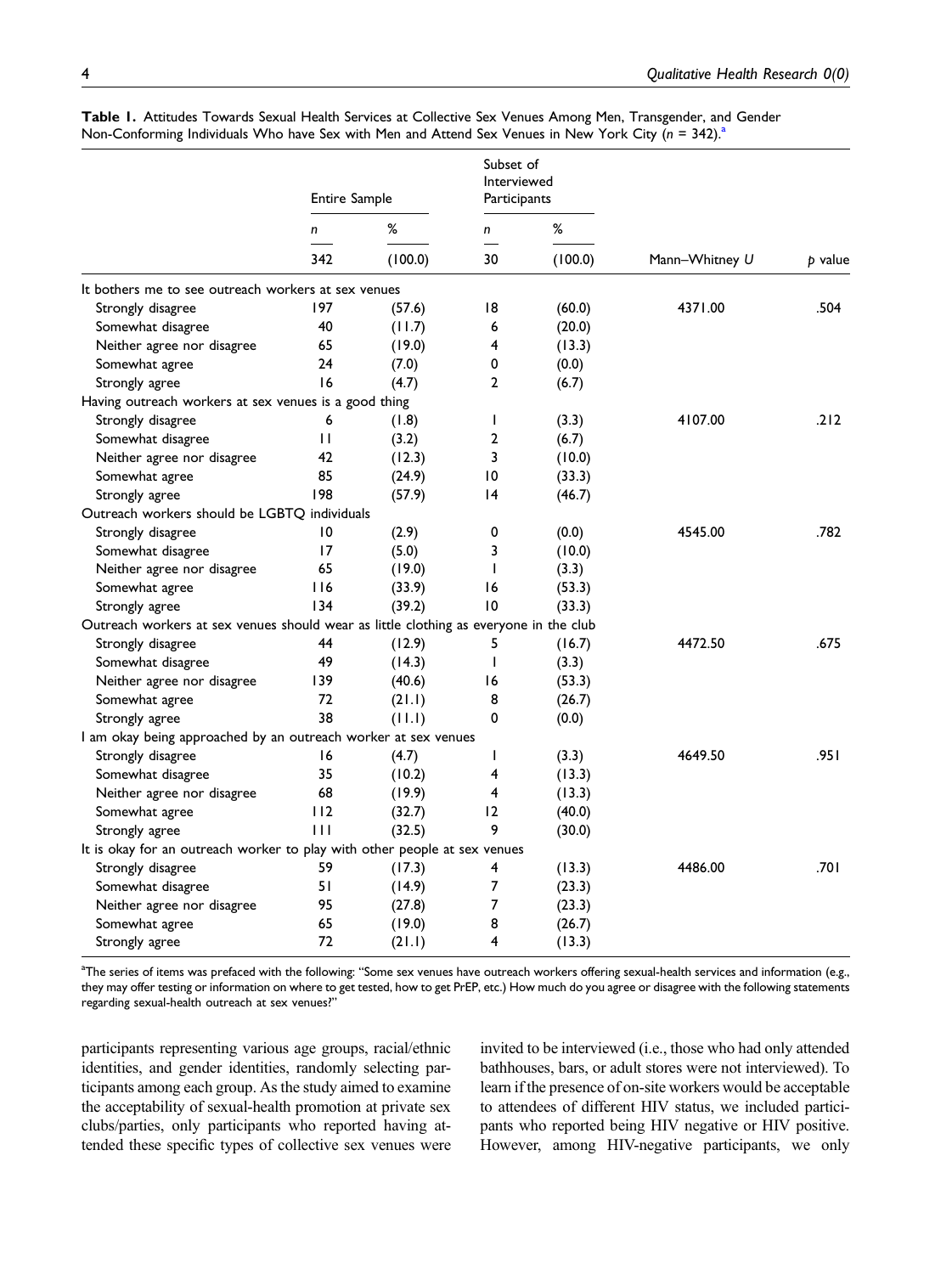included those who were not using HIV PrEP daily, as they might benefit more from the program described below. Interview participants had to fill a second informed consent form specifying that the interview would be audio recorded but that the recording and transcripts would not be shared outside of the study team.

#### **Ouestionnaires**

The survey asked about demographics, sexual behaviors, sexual health, and collective sex venue attendance. It also included a series of items developed by the study team to assess attitudes towards the presence of outreach workers at collective sex venues (listed in [Table 1](#page-3-1)).

During the in-depth interviews, participants were asked open-ended questions about their history of attending sex venues, the types of sex venues they attended, the types of behaviors in which they engaged at sex venues, and their experiences with sexual-health promotion at sex venues. Then, the interviewer described the following sexual-health promotion model:

What would you think of a program where peer outreach workers could be present at events to provide information about sexual-health services in your area (such as free and convenient HIV and STI testing) and also provide info about PrEP and how to get it for free? Two outreach workers would be present in the social area of an event and could casually discuss the services with interested attendees. They could answer any questions attendees might have about PrEP and how to get PrEP for free. They could also schedule an appointment for them with a PrEP prescriber (with the help of a smartphone or tablet). The outreach workers would also be able to address other questions regarding HIV and STIs, such as how to get tested or get PEP.

After hearing the description, participants were asked whether they thought this program could be useful for themselves or others at private sex clubs, how they would feel about the presence of outreach workers at these venues, what type of person should conduct this outreach, what would be the best ways for outreach workers to interact with attendees, and what would be the impact of such a service for sex clubs/parties and their organizers. The interview guide is included as [supplemental](https://journals.sagepub.com/doi/suppl/10.1177/10497323221101714) file.

The study procedures and instrument were developed in collaboration with a community advisory board composed of local sex-club organizers and representatives of community organizations who provided sexual-health services in collective sex venues in NYC. Prior to data collection, the board reviewed the study questionnaires and connected the team with other organizers who helped distribute the study recruitment ad. Then, board members helped with the interpretation of results and their

dissemination to relevant community members. All study procedures were approved by the Institutional Review Board at Columbia University Irving Medical Center (Protocol #AAAS6360). All participants provided informed consent for the online survey prior to taking it. Then, participants invited to the qualitative subsample provided informed consent before doing their interview.

#### Analysis

We used descriptive statistics of the survey data to present the participant characteristics (presented in [supplemental](https://journals.sagepub.com/doi/suppl/10.1177/10497323221101714) fi[le 2\)](https://journals.sagepub.com/doi/suppl/10.1177/10497323221101714) and attitudes towards on-site sexual-health pro-motion ([Table 1\)](#page-3-1) among both the entire survey sample and subset of interviewed participants. To assess whether the attitudes of the subsample of interview participants differed from those of the survey participants who were not interviewed, we conducted Mann–Whitney U tests com-paring the mean rank of answers for each group [\(Table 1](#page-3-1)).

We used a qualitative descriptive approach to analyze interview data, aiming at presenting a thorough account of the views expressed by participants ([Sandelowski, 2000](#page-16-19)). Qualitative interviews were audio recorded and transcribed, then analyzed using the application Dedoose Version 9. In a first round of analysis, members of the study team conducted structural coding by labeling all sections of the interview transcripts according to the major sections of the interview guide ([MacQueen et al., 1998](#page-15-13)). Then, they examined the sections of interviews about the proposed sexual-health program.

Drawing on a qualitative content analysis strategy, the coding of these sections aimed at producing an exhaustive list of participants' responses organized into categories that best contained the data ([Morgan, 1993;](#page-15-14) [Morse, 2008](#page-15-15)). The coders independently read the excerpted text for a subset of cases and inductively created a categorization of the data. Then, they met to discuss their preliminary inductive coding and worked at establishing a common coding guide. Through an iterative process of code refinement, the team organized all attitudes expressed by participants into overarching and subordinate categories. Finally, they reviewed every excerpt to ensure agreement on the application of the codes for each case. [Table 2](#page-5-0) lists overarching and subordinate categories and a count of how many participants mentioned each perspective. For the results, the authors selected excerpts that were most representative of each category with an effort to present quotes from as many participants as possible.

# **Results**

# Identification of Sample

[Supplemental File 2](https://journals.sagepub.com/doi/suppl/10.1177/10497323221101714) presents the characteristics of participants for the entire survey sample  $(n = 342)$  and for the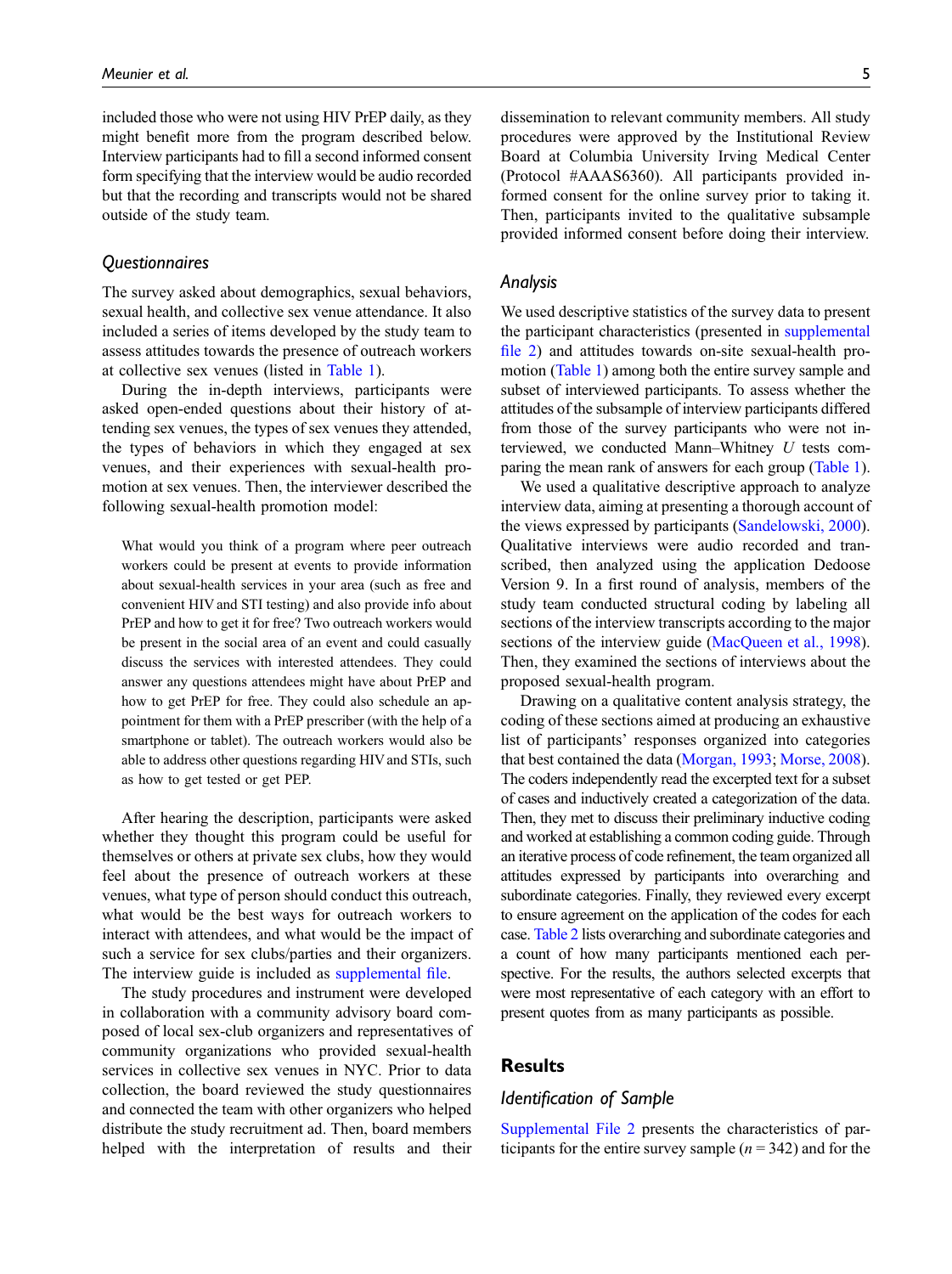|                                                           | n <sup>a</sup>  | %      |
|-----------------------------------------------------------|-----------------|--------|
| Attitudes about offering on-site services                 |                 |        |
| Increased accessibility to services                       |                 |        |
| On-site services are convenient                           | $\mathbf{H}$    | (36.7) |
| Important for groups who are in need and/or hard-to-reach | 16              | (53.3) |
| Could be tailored to the needs of sex-club attendees      |                 |        |
| Inform attendees of new prevention strategies             | 8               | (26.7) |
| Can provide better advice than clinicians                 | 6               | (20.0) |
| Impact on perception of sex clubs                         |                 |        |
| Fosters positive and healthy environment                  | 8               | (60.0) |
| Shows organizers have good values                         | 12              | (40.0) |
| Preferred characteristics of service providers            |                 |        |
| People of similar demographics                            | 12              | (40.0) |
| LGBTQ-identified people                                   | 12              | (40.0) |
| People familiar with sex venues                           | $\mathbf{H}$    | (36.7) |
| Opinions about presentation and behaviors of providers    |                 |        |
| Presentation of workers                                   |                 |        |
| Should not be nude                                        | 8               | (26.7) |
| Dress/undress as others in venue                          | 15              | (50.0) |
| Should be clearly identified as worker                    | $\overline{14}$ | (46.7) |
| Approach strategy                                         |                 |        |
| Passive only (let attendees approach workers)             | 8               | (26.7) |
| Workers approaching attendees is acceptable               | $\mathbf{H}$    | (36.7) |
| Placement within clubs                                    |                 |        |
| Should remain in outermost areas (e.g., door, lobby)      | $\overline{13}$ | (43.4) |
| Should have a dedicated space inside clubs                | 7               | (23.3) |
| Embedded in social area                                   | 10              | (33.3) |
| Participation                                             |                 |        |
| Should not participate in sexual activity                 | 4               | (13.3) |
| Participating in sexual activity is acceptable            | 9               | (30.0) |

<span id="page-5-0"></span>Table 2. Categories of interview responses related to on-site sexual-health promotion services at private sex clubs among 30 interview participants.

<span id="page-5-1"></span><sup>a</sup>Number of interview participants (out of a total of 30) who expressed each opinion/attitude. Percentages within categories and subcategories do not add to 100 because categories are not mutually exclusive and participants did not have to state an opinion on each aspect.

subsample of interviewed participants  $(n = 30)$ . The median age in the survey sample was 34 years old and was generally equivalent to the interview subsample. The proportion of participants identifying as non-Hispanic White was lower in the interview sample (53.5% vs. 59.1%) due to an effort to enhance racial/ethnic diversity. Similarly, 90.6% of the survey respondents identified as cisgender men while this proportion was 76.7% among interviewees. Specifically, three interview participants identified as transgender men, two as transgender women, and two as gender non-conforming (one of them reporting being assigned male sex at birth, and the other female). The socioeconomic status of the survey sample was overall high considering that 85.1% of participants had obtained a bachelor's or higher degree and 66.6% earned at least \$50,000 in the prior year (proportions that were similar among interviewees).

A little over half of survey respondents (53.2%) reported being HIV negative and using PrEP daily; however, they were not included in the interview sample. Among interviewees, 63.3% reported being HIV negative and 36.7% reported being people with HIV. Two (11.8%) HIV-negative interviewees reported intermittent use of PrEP while the others were not currently using it. Nine (81.8%) of the 11 interviewees with HIV reported being virally suppressed or undetectable.

# Attitudes Towards Sexual-Health Outreach Workers at Sex Venues

[Table 1](#page-3-1) provides the response distribution among survey and interview participants for the six survey items regarding attitudes towards sexual-health outreach workers at sex venues. Among the entire sample  $(n = 342)$ , the first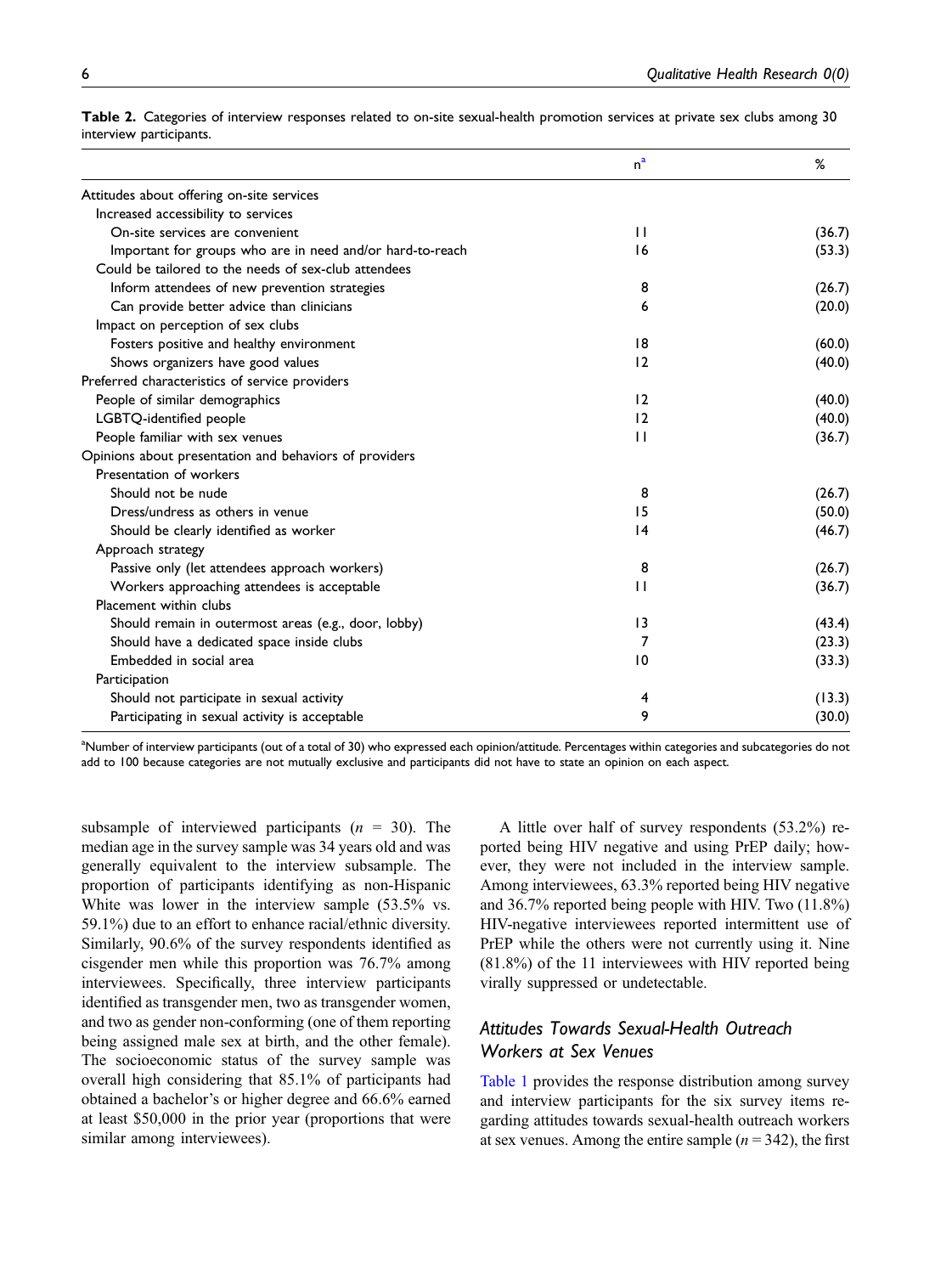two items indicate that the majority of participants found the presence of outreach workers acceptable: only 11.7% strongly/somewhat agreed that it would bother them to see outreach workers at sex venues, and only 5.0% strongly/ somewhat disagreed that it is a good thing to have these workers there. Only 14.9% strongly/somewhat disagreed that it would be okay for an outreach worker to approach them at sex venues. The majority (73.1%) strongly/ somewhat agreed that an outreach worker should be LGBTQ-identified. Attitudes were more varied regarding how outreach workers should present themselves and behave at sex venues. To the items asking whether outreach workers should wear as little clothing as others in the venues and whether it would be acceptable for them to participate in sexual activity, most participants selected "neither agree nor disagree," with similar proportions selecting strongly/somewhat disagree and agree.

[Table 1](#page-3-1) also presents the results of comparisons between the attitudes of the 30 participants who were interviewed and the 312 who were not. There were no statistically significant differences among the two groups for any of the attitudinal items, indicating that the views of participants who were not interviewed would likely be similar to those expressed by the subsample of interviewed participants.

In the in-depth interviews, participants further explained their thoughts about the proposed sexual-health service. We grouped the content of their responses into three overarching categories: (1) their attitudes about the provision of sexual-health services at sex clubs, (2) what types of people should deliver these services, and (3) how these workers should present themselves and interact at sex clubs. Categories and subcategories of participants' answers are presented in [Table 2](#page-5-0) and are further explained below.

Attitudes about Offering Sexual-Health Services. Consistent with the survey results, interview participants expressed positive views about on-site sexual-health services at private sex clubs. They could further describe the benefits of such services, which we organized in three categories: (1) that on-site outreach could increase accessibility to sexual-health services to those in need, (2) that the services could be tailored to the needs of sex-club attendees to be particularly relevant to them, and (3) that such a program could have a positive impact on their perceptions of sex clubs and their organizers.

Increased accessibility to services. Participants said they would appreciate the convenience of having sexual-health resources at sex clubs and thought that the program could be particularly beneficial to those who do not have easy access to such services. For instance, a strength of on-site outreach was that it would remove the burden of having to search for information about how to get PrEP or how to schedule a consultation.

I think just the ability to get the information right away, get their appointments set up right away while they're thinking about it, rather than having to remember to do it when they get home. I think that's a good idea. There's got to be people at parties who want to get PrEP who don't have it. (30–39, White, transgender woman, HIV-negative)

Participants also felt that providing such on-site services could benefit the community by increasing access to healthcare: "I definitely think it would be helpful to others at parties. Especially people who don't have as much access to healthcare as I do. People who maybe are uninsured or don't have a regular PCP [primary care provider] that they see" (18–29, White, transgender man, HIV-negative).

Increased access could be particularly relevant to certain groups. For instance, the following participant explained that Black men are particularly affected by HIV and STIs and tend to have less access to healthcare, and thus would mostly benefit from an on-site program. Being HIV positive, he felt that such a service might have benefited him in the past.

I know that if I had attended a party years before and there was somebody who was offering that service, I definitely would have used it, hands down. … Especially in Black communities… our communities aren't getting the access that they need. Black queer men are disproportionately affected by HIV and other STDs. … It would make me a little bit happy to see that because it's something that I would have benefited from, and it also promotes healthy sex practices and makes our communities a lot safer. (18–29, Black, cisgender man, HIV-positive)

On-site services could also be helpful to those who may not be comfortable discussing sexual health with their providers: "Someone who's 18, 19, 20 who may not be out to their families, may not feel comfortable going to their PCP and being like, 'Hey, I want to go on PrEP'" (18–29, Latino, cisgender man, HIV-negative). Even participants who already had access to the resources they needed regarding HIV and STIs felt that on-site services would benefit them by increasing access to sexual-health services among sex-club attendees.

I would benefit by other people having the information, like people who are not connected to care to treatment. I think those people would benefit because then they have someone to talk to about these things. (30–39, White, cisgender man, HIV-positive)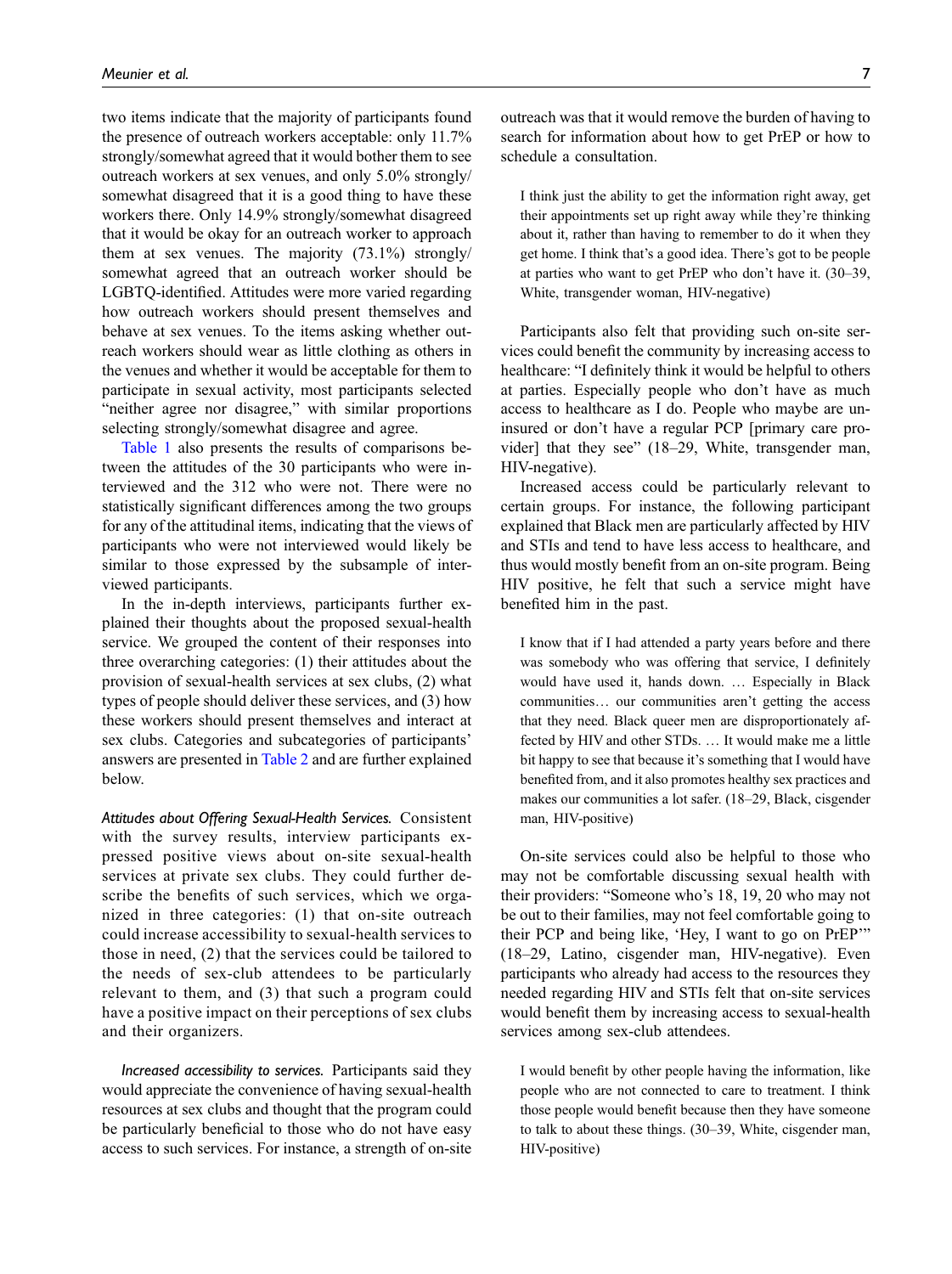Could be tailored to the specific needs of sex-club attendees. Another appeal of the on-site program is that it could be tailored to the specific needs of sex-club attendees. Participants felt like there were less-known prevention strategies—such as event-driven HIV PrEP (i.e., taken shortly before and after sex) [\(Molina et al.,](#page-15-16) [2015\)](#page-15-16) and antibiotic PrEP or post-exposure prophylaxis (PEP) for STIs ([Molina et al., 2018\)](#page-15-17)—that would be particularly relevant to sex-club attendees and could be promoted on site.

Something that actually you don't hear anything about at all: the STI antibiotic that you take a couple hours prior, Doxy [doxycycline] PrEP. That would be something that I would be interested in finding out more about if it was provided at these events. (30–39, Multiracial, cisgender man, HIV-positive)

Being tailored to sex-club attendees, participants thought the program might provide information about prevention strategies that healthcare professionals in clinical settings are less likely to offer: "They'll probably know more than my regular doctor" (40–49, White, cisgender man, HIV-negative). For instance, the following participant had discussed HIV PrEP with his doctor but had never heard, prior to the interview, about the possibility of taking it intermittently.

Because I've been prescribed PrEP by my doctor, I might not take the time to ask them questions. I assumed that I knew stuff, but I didn't know about intermittent PrEP. That's a really great thing to know and something I'm definitely going to look into after this phone call. (18–29, White, transgender man, HIV-negative)

Participants also felt like on-site services would allow for more thorough discussions about sexual health than in clinical settings. The following participant received sexual health services from their primary care provider and thought they might not benefit from linkage to care at sex venues. However, they felt that being able to discuss sexual health more broadly with someone in the space could benefit them.

I go to my primary care provider for my testing regularly, so PrEP is accessible to me already. I think that answering questions about sexual health would be something valuable. I mean, I've been talking about what I perceive my risk factors are, but I definitely am not an expert and it's totally possible I'm not aware of something. I think having someone on site, it would be awesome. (30–39, White, gender nonconforming, HIV-negative)

Similarly, the following participant felt like on-site services could be particularly interesting if provided by peers who could share about their own experiences with prevention strategies such as PrEP.

I think this would be really helpful to me. Maybe to hear about some people's experiences getting started on PrEP. I've only heard a couple of folks talk about having some stomach issues. Just like having some more clear understanding about that would be good. (18–29, White, transgender man, HIVnegative)

Impact on perceptions of sex clubs. Most participants thought they would have a positive view of sex clubs that provide on-site sexual-health services. One perspective was that these services would make venues feel safer: "I guess it would feel a lot safer. Like, 'Oh, this is a safe place'" (18–29, Latino, cisgender man, HIV-negative). Participants did not think that such a program would hinder the enjoyment of sex parties, but rather help doing so while remaining healthy.

I think having someone like a health professional would give some of these events a little more… not validity, but it will make them safer. It would help people remember, like, "Yeah, we're here to have a good time, but we're also here to make sure that everyone is safe and healthy." They're here for us rather than against us. (18–29, White, cisgender man, HIVnegative)

Another participant expressed how an on-site program could help changing the negative and stigmatized perception of sex clubs as highly risky by promoting sexual health and pleasure: "They're there to promote sexual health and work with us rather than against us to remove stigma and promote pleasure" (30–39, Asian, cisgender man, HIV-negative).

Participants also indicated a sexual-health service would foster open conversations about the potential risks associated with sex-club attendance and how they could be mitigated. According to the following participant, acknowledging and discussing those risks could prevent people from feeling shameful about attending venues.

If you have outreach workers there, it would only be a sign of this is great. We're not shaming ourselves for being sexual beings. We are out there and we're being aware of the fact that there are risks to that. Just like there are risks to driving a car, there are risks to having sex and we need to discuss those. (40–49, White, cisgender man, HIV-positive)

Participants also felt like offering sexual-health services would show how sex-club organizers care about the health of attendees and the community, and not simply about making money: "I think that that would actually make me feel more comfortable at the event because it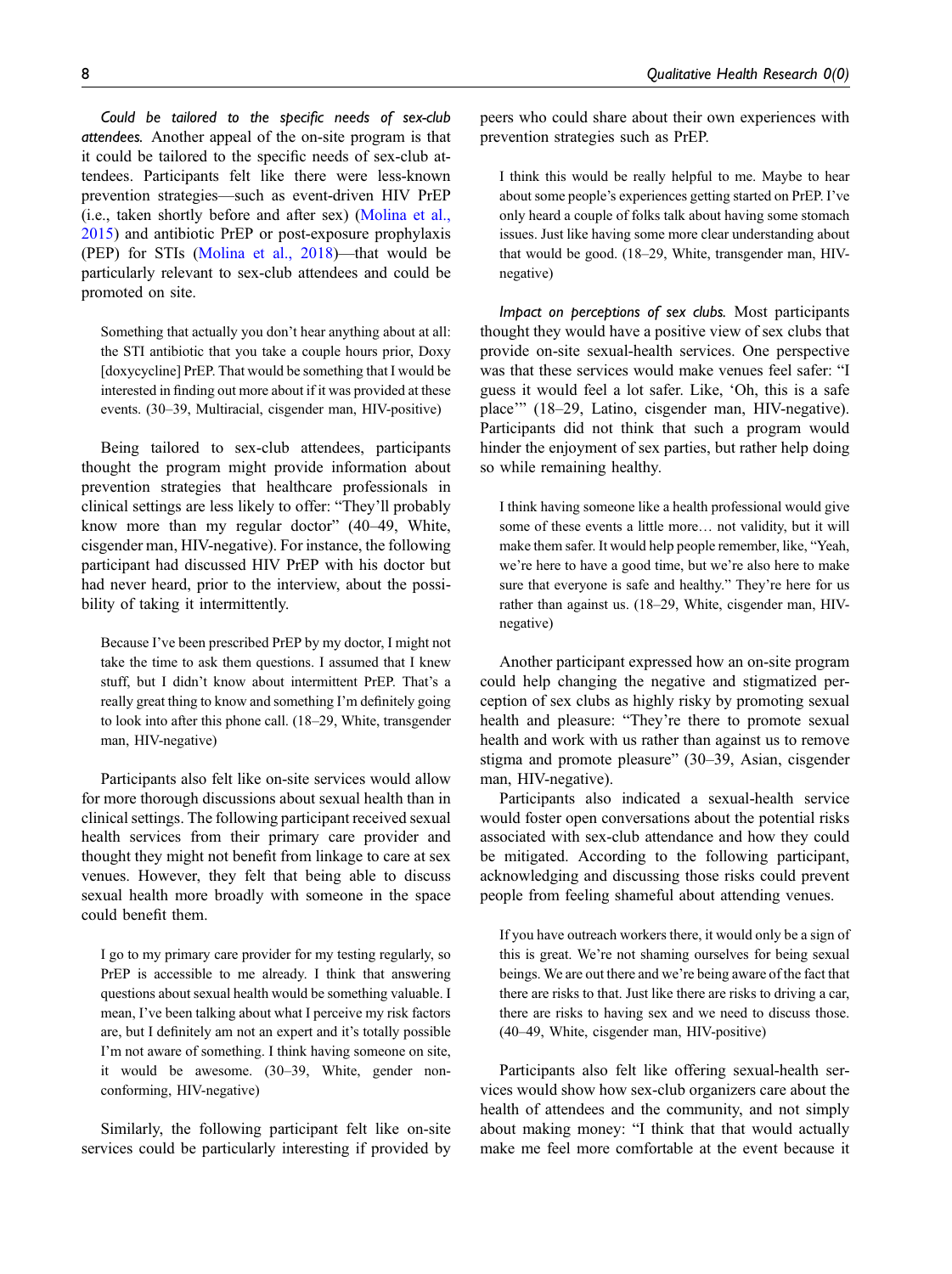shows that the event cares about the community and wants people to have access to information that makes things safer" (18–29, White, transgender man, HIV-negative). Some participants felt that they would be more likely to go to places that offer such services, as it would show that the organizers care about their clientele.

I would think that the organizer isn't only concerned about making money off my pleasure, desire, fantasies, but also cares about my health. I think it would make me want to go support that person because they're thinking about how I can have a better time. Because then that's one less thing for me to worry about when I'm there. I think when you're not worrying about those things, you can have a better time. (40–49, Black, cisgender man, HIV-negative)

No interview participants said they would be deterred from attending a sex club if it provided on-site sexualhealth services. Though some participants thought there might be others who would be turned off by the services, they believed they would be wrong in feeling that way: "If people think that it's going to ruin the party, then they are wrong in thinking that" (18–29, White, cisgender man, HIV-negative).

Preferred Characteristics of Service Providers. Although participants felt that providing sexual-health services at sex clubs would be positive, they also described several conditions that should be met for such a program to be acceptable and successful. One such condition was to select the right people to deliver the services. Some participants emphasized the importance for the workers to be demographically similar to sex-party attendees, to identify as lesbian, gay, bisexual, transgender, or queer (LGBTQ), or to be familiar with sex clubs.

People of similar demographics. Participants recognized that different clubs/parties were popular among people of specific demographics. For some, it would be important for those providing sexual-health services to share such characteristics with the people attending the venues they would work at.

They have to fit into the party, you know, a younger person falling within the same age group as the people who normally go to whatever party that is. It would have to be somebody else showing up to the party that happens in the city compared to the party that happens maybe in Brooklyn, because the age is different, the crowd is likely different. So, that person has to blend in to make everybody else comfortable. (40–49, Black, cisgender man, HIV-negative)

Similarly, another participant remarked that some parties are targeted towards specific racial/ethnic groups,

and felt that it would be easier to reach out to people of similar demographics.

The person needs to fit the party. Depending on the demographics of the party, the person should be in that demographic. Say it is a party for Latino men and within a certain age group or a demographic, the person should be within that demographic, because it's easier for you to reach persons that look like you. (40–49, Black, cisgender man, HIV-negative)

Other participants emphasized the importance of being of the same sex or gender as others at venues. For instance, for participants who went to clubs catering to gay men, the program would be less likely to interfere with the atmosphere of events if they were provided by men.

It's a male-only type of place. So, in that specific situation, I guess it would have to be a man. Not that there's anything wrong with females, it's just that the vibe and atmosphere… it's like a place for men by men. So that would make sense if it was a guy. (18–29, Latino, cisgender man, HIV-negative)

LGBTQ-identified people. Corroborating the survey answers, participants also generally felt that the services should be provided by LGBTQ-identified individuals. Sharing this characteristic would allow workers to better relate to attendees: "I think that they should be LGBTQ. I feel like that adds a layer of understanding" (18–29, Latino, cisgender man, HIV-negative). Also, as expressed by the following participant, "straight" people's knowledge or perspective on sexual health might not be relevant to LGBTQ people, and their presence might be uncomfortable in a queer space.

Honestly, if I'm at a queer party, I don't want someone that identifies as straight telling me about my sexual risks, especially given that my risks are going to be different. Having the knowledge of that is important. And also just feeling about the sort of boundaries of this space, you know? (30–39, White, gender non-conforming, HIV-negative)

People familiar with sex venues. Many participants also felt like it would be important for the people providing the services to have experience attending sex clubs. As expressed by the following participant, people who have never attended such venues could feel uncomfortable when entering the sexually charged atmosphere of sex clubs, which in turn could be awkward for attendees.

These are venues where people are walking around naked having sex out in the open, doing all this sort of stuff, so I don't know exactly how comfortable outreach workers would be, being in the middle of that all night. And I don't really know how comfortable customers at these venues would feel around that as well. … It would definitely have to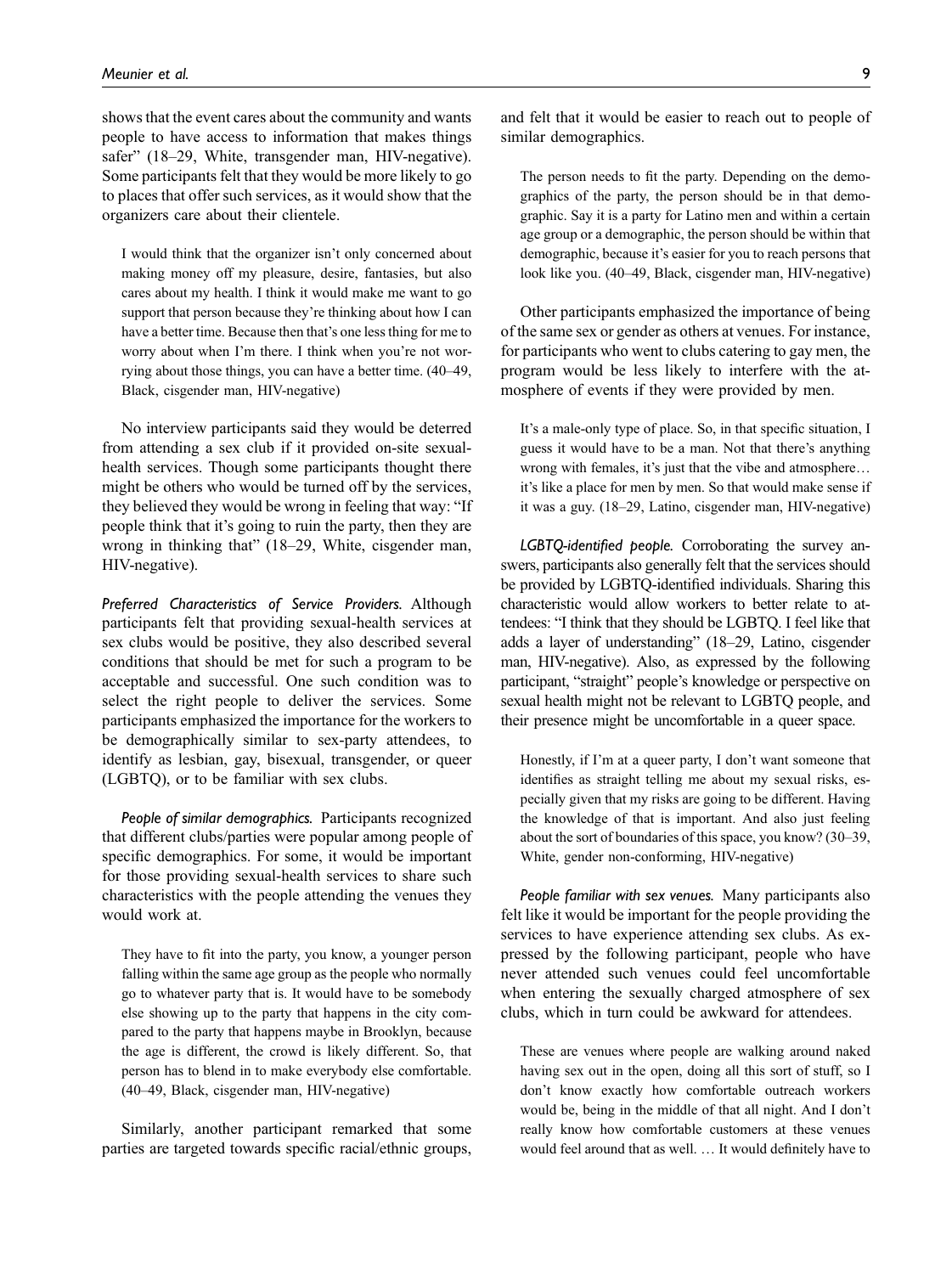be someone who identifies within the community and someone who has been to these sorts of venues before who knows what they're getting themselves into walking through the door. (18–29, White, cisgender man, HIV-negative)

Other participants felt like the workers should be (or appear to be) people who would normally attend the sex clubs: "It shouldn't feel like an outsider in the party, because that'll make people uncomfortable. It should feel like somebody who would go anyway in their own time; they just happened to be doing their job, their work" (30– 39, White, transgender man, HIV-negative). If the person appeared to be an outsider, it might make attendees feel judged, observed, or uncomfortable.

If it's someone that belongs to these environments already, it will be great. You don't want to have someone that makes you feel judged for being there, like basically judged or observed. You need to feel like it's one of the people. (30–39, Latino, cisgender man, HIV-positive)

For such participants, experience with sex clubs would be what characterizes workers as peers: "Someone who kind of knows and is a part of the culture, so it would be more like a peer-to-peer thing rather than, you know, an authority" (30–39, Asian, cisgender man, HIV-negative). Another strength of people who attend sex clubs for providing services is that they would be more credible and better situated to provide advice about sexual health.

Someone who is comfortable with that scene. Basically, she has maybe been to one of these before, knows the room, knows the vibe of the event. What's more important is that they know what they're talking about. (30–39, White, transgender woman, HIV-negative)

Opinions About Presentation and Behaviors of Providers. Like in the survey, interview participants expressed a range of views regarding how people providing on-site services should present themselves and behave in the space. At one end of the spectrum, some participants emphasized the importance for workers to maintain boundaries from attendees and the events' activity (e.g., they should be fully dressed, limit themselves to a dedicated space in the club, and not actively approach attendees); on the other, participants felt like workers should behave like any attendee (e.g., they could be undressed and actively approach people in the space).

Presentation of workers. A reason for wanting the workers to present themselves differently than attendees was to avoid any confusion about their reasons for being in the space. For instance, the participant below felt people could be misled or deceived if the workers were nude like others in the space.

I think they should be fully dressed, just have that distinction… So that people know who's a worker and who's not, but also to keep it a little bit professional. For me, it would make me feel sort of sketchy to go up to somebody who was fully naked and start talking about, I don't know, HIV prevention services. Because then I'm like, "Oh, like, are you here for sex? Are you here to give me a service?" Like, it's just confusing to me. (18–29, Black, cisgender man, HIV-positive)

Similarly, another participant felt like workers should not try to fully blend in, and that they should wear something that makes their purpose in the space clear.

Maybe wear a shirt or a badge or something that says what you are. I don't think you should be blending in, being there for the purpose of that. I think that's, even though your purpose is good and all, you want to be up front about who you are and why you're there. So, some type of identification should be good. (18–29, White, cisgender man, HIVnegative)

However, other participants felt that workers should not be strongly distinguished from attendees: "I wouldn't recommend having the uniform. They have to be able to blend in" (40–49, Black, cisgender man, HIV-negative). A reason to prefer workers to present themselves like others in the club would be to ensure that the services do not clash with the erotic atmosphere of the party. For instance, the following participant felt like he would be unlikely to engage with workers presenting themselves as health authorities, but that he would enjoy receiving health information from someone who fits with the atmosphere of the space.

If I have someone approach me as I'm entering [name of party] that says, "Hi, I'm so and so from New York Department of Health," I don't want to talk to them. But if it's this tall, sexy guy in a harness, I might be interested in talking to them and being like fun and flirty with them, and hopefully get some helpful information out of it. (18–29, White, cisgender man, HIV-positive)

Presenting like other attendees would increase the feeling that the workers belong to the community: "Don't come dressed in no business suit and tie. Just come the way we're coming dressed for the club. Make us feel like you're us" (40–49, Black, cisgender man, HIV-positive). For example, the following participant was skeptical about the ability of people from the medical community to deliver care to queer and transgender people. The outreach workers being naked would make them come across as trusted peers.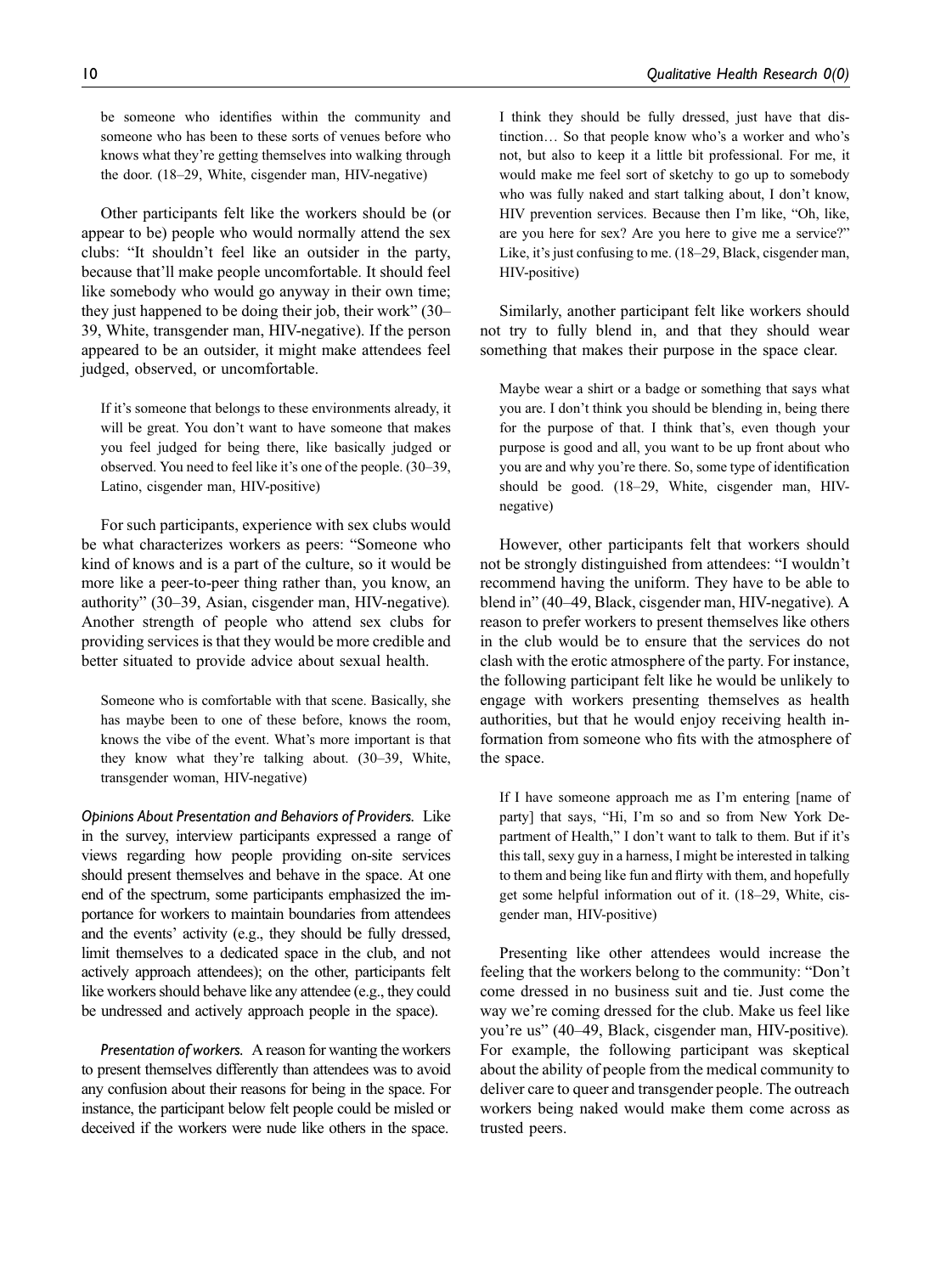If they are undressed, it would feel like it's just more incorporated into the event and more trustworthy, in a way. Because, at least my experience with the medical community is that like they're learning… doctors are learning how to provide care to queer people and trans people, but they don't really understand. So, I have that suspicion or skepticism. When I think of the idea of seeing an outreach person at something like this event, I feel like I would want to make them seem as incorporated into the group as possible. (18–29, White, transgender woman, HIV-negative)

Placement within clubs and approach strategy. Participants also had different views regarding whether workers should actively approach attendees to offer services or wait to be approached. As expressed by the following participant, one reason against having workers directly approach people was that it could be a turn off for some attendees. He felt like club organizers could make attendees aware of the services before an event, and let attendees decide whether they want to approach the workers or not.

I don't think I would necessarily want to be approached. I think they should just be present and visible, and have the attendee approach them as opposed to the other way around, especially since I feel like most people are coming there to have sex, not necessarily discuss sexual health. So, I think if someone was to approach them, that might kill the mood a little bit. But I think in all of the communication from new party promoters they should include a line being like, "As part of the sex party, we will also have onsite public sexual health representative at the event, if any of you are interested." (18–29, Black, cisgender man, HIV-positive)

Similarly, another participant felt like approaching attendees might feel like unwanted solicitation.

I would not like to feel like something was being advertised or sold to me at a party like this. I would not want it to feel like when you're walking down the street and someone tries to get you to sign that petition. (30–39, White, gender nonconforming, HIV-negative)

Yet, other participants felt like the program would be more successful if workers engaged attendees more actively. Approaching people would be acceptable as long as workers do not observe or intrude on the sexual activity within the club.

Be more engaging with people. I don't think those people would walk in there and sit there watching while you have sex. They stand by the door, but they should be more engaging with people. As soon as they come in or whatever, "Hey, my name is so and so, I know you're doing your thing,

but hey, have you taken an HIV test?" Talk to them like that. (40–49, Black, cisgender man, HIV-positive)

Some participants thought that a way to prevent the program from ruining the atmosphere of parties would be to limit workers to the outermost areas of the clubs such as the lobby. They thought that attendees might be more willing to use services when they entered or exited the venues.

It will be ideal to have a space dedicated for these, next to the register or something like that. Maybe on the social areas where the people are enjoying the party can be a little bit intrusive for the situation. Like, you don't want to be in the middle of enjoying yourself and have someone tell you, "Do you have five minutes to get an HIV test?" (30–39, Latino, cisgender man, HIV-positive)

In contrast, some participants such as the one below felt that being able to interact with the workers in the social area during the event would be interesting.

I think that if it's in a really social area, like a place where like you're getting drinks and chatting, I think that having somebody just start to chat me up about PrEP and services, I think I'd be comfortable with that. … Not being behind the table. Somebody with a drink in their hand or something like that. That's something that I would say I'm pretty comfortable with. (30–39, White, cisgender man, HIV-negative)

However, participants who thought that it would be acceptable for workers to be inside the club and to approach attendees still described behaviors that would be inappropriate for the workers. As the following two participants said, scrutinizing or intruding on the sexual activity would be unacceptable.

If it's in a social area, with no pad or whatever, I mean, they don't go up and say, "Oh, I just saw you having sex with that person. How do you feel about that?" That that would not be helpful. If they're in the common area or social area, I think that's completely acceptable. (40–49, White, cisgender man, HIV-positive)

I mean, any way [to approach me] is appropriate, as long as they're not doing it offensively and they're not doing at a time that I'm actively engaging in something that could feel like they were interrupting me. (30–39, Black, cisgender man, HIV-positive)

Yet, there were some participants who felt like it would be appropriate for workers to behave following the typical norms of interaction of sex venues, even as they offered services to attendees. For example, the following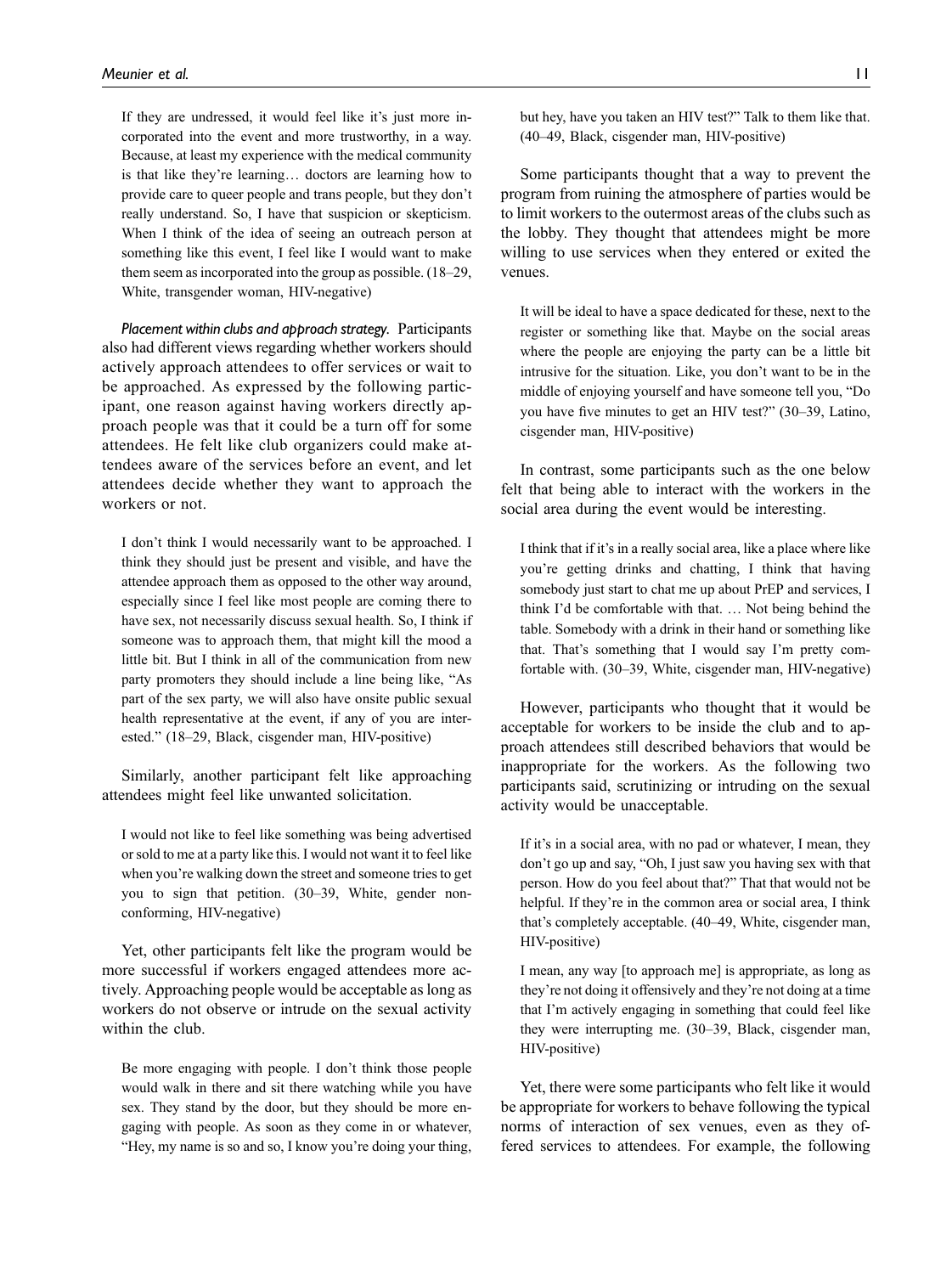participant felt he would be okay with workers flirting with him as a way to approach him.

If a social worker or someone at these venues were to see me sitting around and came up and, in a very flirtatious way, started the conversation, I would feel comfortable with them saying, "Nice boner, have you gotten tested?" I'd be fine with that. To me, that would be a perfectly acceptable interaction. Or for them to, you know, smile and wave and call me, beckoned me over and to then strike up a conversation that way. Or as I walked in say, "We have flyers about PrEP or Doxy PrEP, if you're interested later." They could accost me at the door in a fluffy kind of fun way, and I would be fine with that. (40–49, White, cisgender man, HIV-positive)

Participation. Finally, as with the survey results, interview participants expressed different views regarding whether the workers could participate in the sexual activity of parties or not. Staying separate from the social and sexual activities of the clubs could be a way to maintain a professional distance between workers and attendees, while participating would be a normal extension of their status as peers. Those against participation thought that it might be an obstacle to the delivery of services.

That's the person themselves… if they would like to do something like that [have sex], that would be interesting because they're there for one thing, but seeing them participate in it… I don't know. That would just be very interesting to see, because like I said, they're there to promote a certain information. Seeing them partying would probably be a little bit at a slight disadvantage to what they're there for. (30–39, Multiracial, cisgender man, HIV-positive)

However, if peer workers were recruited from within the community of people attending sex clubs, it could be understandable that they also participate. For the following participant, the appropriateness of workers participating in the sexual activity depended on their status within the community.

If it's somebody who's volunteering for the party, like let's say for example, "Hey, come volunteer to come talk about Doxy and you'll get a free ticket out of it," yeah, that [participating in sexual activity] is okay. But if it's like a healthcare worker, no, that's not okay. (18–29, White, cisgender man, HIV-positive)

Another perspective was that the workers should be viewed like any other staff person at the clubs. As the following participant said, people working at parties routinely took breaks to participate in the sexual activity. Thus, the outreach workers, if they were truly peers, should be able to do the same.

Anyone that works can take a break to do whatever they want to do, whether it's go get a sandwich or have sex. I don't care. Maybe it can even be a good thing. Because it would just add to the feeling that they're not like outside people coming in to tell us what to do or kind of help us or save us from ourselves or something. But that they were actually like members of the community who are participating because they think that the thing is valuable and like it, and that they are just also people who work in public health. (30–39, White, transgender man, HIV-negative)

## **Discussion**

Although studies have documented sexual-health services at collective sex venues for MSM [\(Daskalakis et al., 2009;](#page-14-7) [Debattista, 2015;](#page-14-8) [Gallagher et al., 2014;](#page-14-9) [Huebner et al.,](#page-14-10) [2012](#page-14-10); [Mullens et al., 2020](#page-15-4); [Woods et al., 2008](#page-16-14)), little has been published about how attendees perceive such programs. In this study, we found on-site sexual-health services to be highly acceptable among men and transgender and gender non-conforming individuals who have sex with men and who attend collective sex venues in NYC. These results contrast with prior studies of MSM who attend sex venues; for instance, a study had found that only 9.5% of a U.S. sample of MSM who attended sex parties would like to see peer outreach workers at sex parties [\(Grov et al., 2014b\).](#page-14-5) Similarly, Mimiaga et al. reported that only 30% of their sample of sex-party attendees in Massachusetts would find on-site HIV/STI testing or counseling to be acceptable [\(Mimiaga et al.,](#page-15-5) [2010](#page-15-5)). Yet, the vast majority of our survey participants felt that on-site services were a good thing and that they would not be bothered by the presence of outreach workers. This difference in attitude might be explained by how sexualhealth promotion has changed in the 8–12 years that have elapsed since the studies cited above. With the advent of "New Prevention Technologies" ([Klassen et al., 2017](#page-15-18)) such as PrEP and treatment as prevention, HIV/STI prevention has shifted away from promoting condom use and few sex partners toward emphasizing the importance of testing and treatment ([Cortopassi et al., 2019\)](#page-14-18). As shown with the interview data, our participants thought on-site services would benefit their community by increasing access to PrEP and sexual-health resources. In contrast, sex-venue attendees from 10 years ago might have perceived an intervention as aimed to change their sexual behaviors. In the era of biomedical HIV prevention, sex-venue attendees might thus have a different view on the benefits of on-site sexual-health services.

Public health researchers have also been skeptical of the possibility for on-site services to be successful. One concern has been that the private and clandestine nature of many collective sex venues might make the presence of interventionists undesirable [\(Grov et al., 2014b\).](#page-14-5) There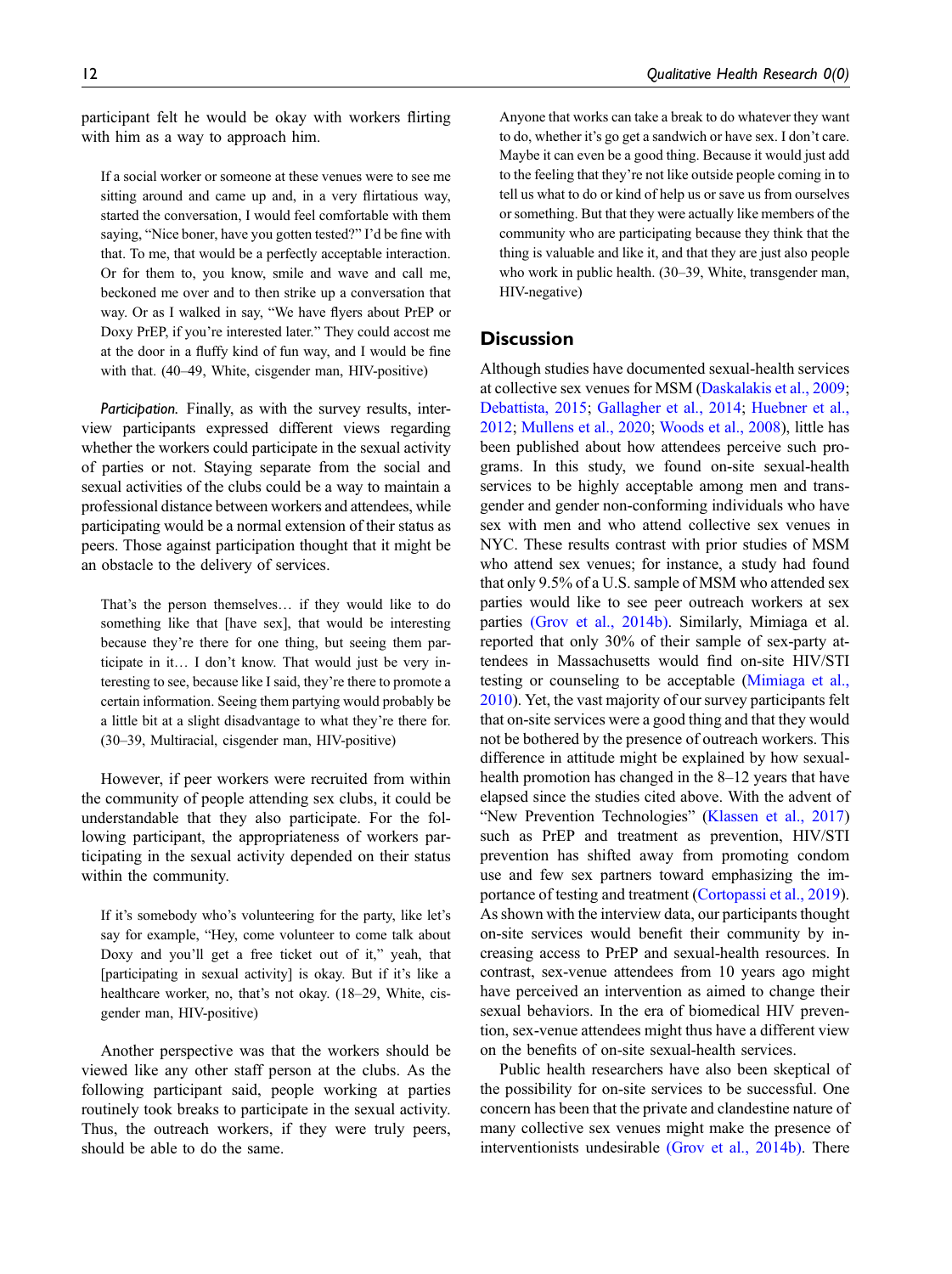have also been concerns that HIV/STI prevention interventions at these venues might unintentionally label these sites as high-risk, and be perceived as stigmatizing by attendees ([Frank, 2019;](#page-14-0) Hirshfi[eld et al., 2015\)](#page-14-4). Our study found the contrary: interview participants felt that conducting sexual-health promotion at these venues would be positive because it would emphasize that venues can be safe, potentially reducing the stigma attached to them. By providing sexual-health services, participants also felt that sex-venue organizers would display values of care and responsibility towards the community's wellbeing, which aligns with a recent study with LGBTQ individuals in NYC that emphasized the importance of mobilizing community strengths for health promotion with LGBTQ populations ([Hudson & Romanelli, 2020](#page-14-19)). Participants conveyed that the benefits of on-site sexual-health promotion would outweigh potential negative impacts for sex venues. These findings should thus encourage public health workers to keep developing sexual-health interventions in sex venues.

Though they were generally positive about potential on-site sexual-health services, participants underscored the importance that peers deliver them. There are reports of peer-delivered on-site HIV/STI testing programs at collective sex venues ([Mullens et al., 2020;](#page-15-4) Strömdahl [et al., 2019\)](#page-16-20); however, as is common in publications on peer work ([Simoni, Franks, et al., 2011](#page-16-15)), these studies have not defined what characterized these workers as peers, or how these characteristics benefited the interventions. In our study, participants described how sharing demographics (i.e., age, race/ethnicity, or gender) with attendees would ensure workers do not stand out in a way that would be uncomfortable. Participants also felt that peers should share sexual or gender identities with attendees to enhance the credibility and trust of the program. For instance, some participants felt that heterosexual workers might not be appropriate to advise on sexual health to LGBTQ attendees. Transgender participants also stressed the importance of including peers who also identify as transgender or are aware of their distinct circumstances, which they felt was rarely the case among healthcare providers. Finally, many participants felt that peers who attend sex clubs would be the ablest at providing sexual-health guidance among attendees. They were also concerned that workers unfamiliar with these venues would be uncomfortable in the sexual setting, which could negatively impact the atmosphere. These findings indicate that people who qualify as peers in one sex venue may not do so at others. As every collective sex venue or event caters to different clienteles, peer-led services cannot be one-size-fits-all, and efforts should be made to understand who qualifies as a peer in each site.

Conducting peer work about sexual health comes with challenges regarding the boundaries between peer and

participant, and how peers can navigate their dual membership as workers and community members ([Elford](#page-14-16) [et al., 2002](#page-14-16); [Flowers et al., 2002](#page-14-14)). Both in the survey and interviews, participants displayed a range of perspectives about how workers should present themselves and behave in collective sex venues. Rather than revealing disagreement in the population, these differences might be because participants envisioned different modalities of peer work. Indeed, the program presented to interview participants was not fully defined, allowing them to describe the modalities that they would find most acceptable. Some participants might have viewed the program as "peer outreach," while others saw it along a "popular opinion leader" model [\(Simoni, Nelson, et al., 2011](#page-16-17)), differences we further describe below.

Participants who thought peer workers should remain dressed, stay in the outermost areas of venues, not actively approach attendees, and not participate in the sexual activity of the venues might have envisioned the service along the "peer outreach" modality, in which peers bridge existing clinical services and resources with people in community settings [\(Simoni, Nelson, et al., 2011](#page-16-17)). This model was the one used in documented peer work at sex venues where peers, though they shared characteristics with attendees (e.g., demographics and sexual identity), maintained boundaries from them, for instance, by wearing clothes identifying them with their organization [\(Debattista, 2015;](#page-14-8) [Mullens et al., 2020](#page-15-4)). As workers conducting peer outreach are often connected with health organizations, they can be expected (both by their organization and attendees) to maintain a professional boundary from others at sex venues. Participants in our study recognized the value of peer outreach, but generally felt like these peers should be clearly identified as a worker and make themselves discreet at sex venues to prevent being disruptive of the atmosphere and to avoid what could be interpreted as solicitation or deception. Although this model would be acceptable to attendees, the strategy to not reach out to attendees but let them do so could lead to the services being underutilized.

Participants who thought peer workers should also be attendees of sex clubs and be able to participate in parties seemed to favor a "popular opinion leader" type of intervention. Such interventions enlist people who are influential in their communities but who are not associated with health organizations, and train them to provide information to their peers aiming to change specific health outcomes [\(Simoni, Nelson, et al., 2011\)](#page-16-17). Though we do not know if popular opinion leader interventions have been done within collective sex venues, they have been conducted in gay bars and gyms in urban communities in the US and the UK ([Elford et al., 2001](#page-14-13); [Flowers et al.,](#page-14-14) [2002;](#page-14-14) [Kelly et al., 1997](#page-14-15)). Interviewees in our study seemed to think that a sexual-health service could be more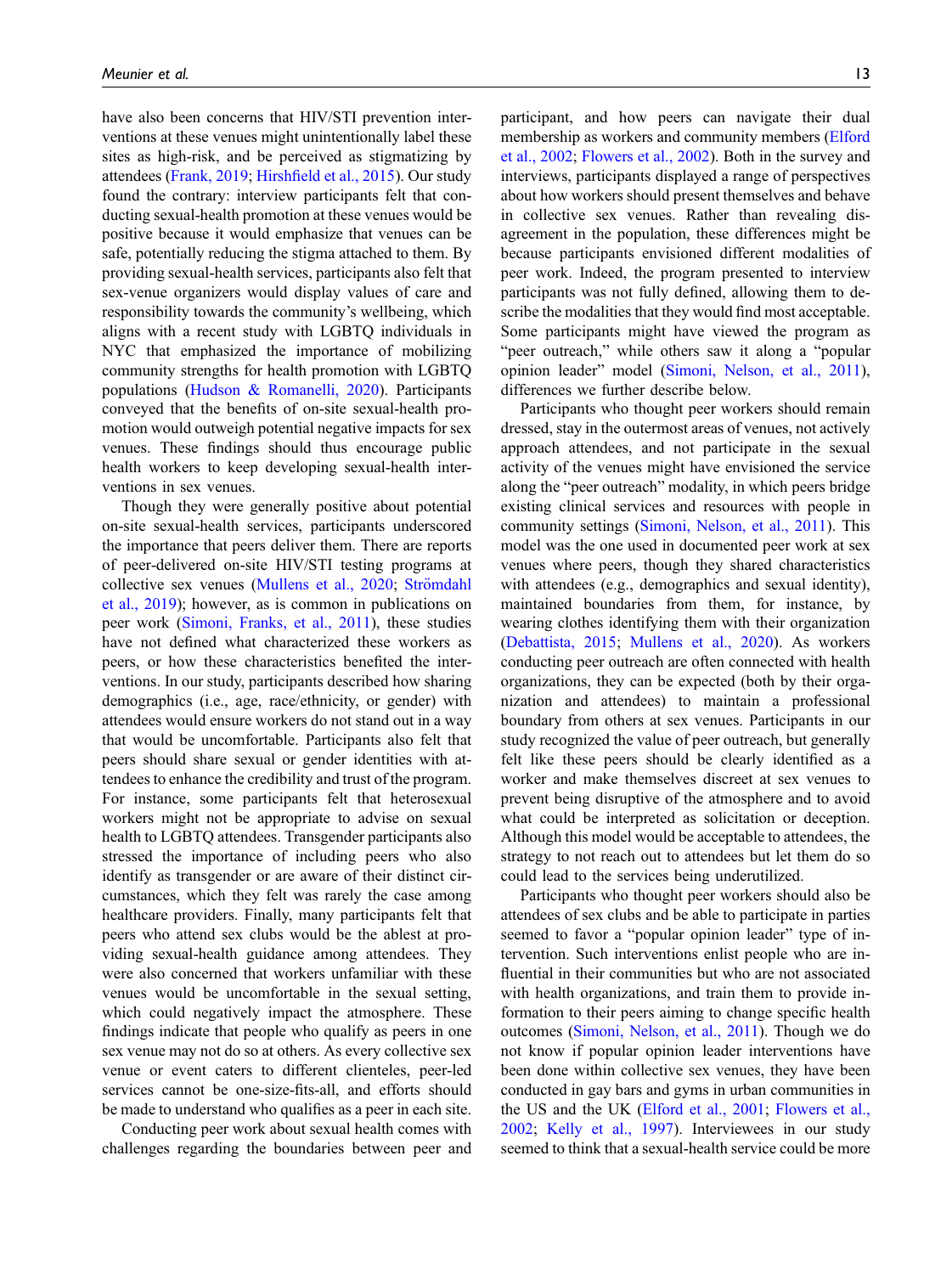engaging by having peers interact with attendees within sex clubs. Being regular attendees of sex venues, these peers would be better suited to advise on sexual-health matters relevant to other attendees, could appear more trustworthy, and their presence would not be disruptive. However, their dual role as venue attendee and peer

worker might be challenging to reconcile. Indeed, some participants in this study felt like peer workers should avoid any potential confusion in their intentions when they interact with attendees. Findings from this study should be viewed considering

some limitations. This study relied on a convenience sample and participants self-enrolled via online advertisements posted on social media, hookup apps, and emails from party promoters. Individuals who engage in collective sex but who do not use these online venues are thus not represented in this study and the findings cannot be generalized to the population of men and transgender or gender non-conforming individuals participating in collective sex. Findings are locally specific to NYC and may not apply to other locales where collective sex may happen in different types of venues. Further, individuals who volunteer to participate in a public health study might hold more favorable attitudes towards sexual-health promotion work than those who do not. It is thus possible that individuals who might hold more pessimistic views on peer-led services have been underrepresented in this study. The monetary compensation that participants earned for participating in the survey and interview could also bias the sample by encouraging participation from those who benefit more from it. Social desirability bias could have affected the interviewing process: interviewees might have felt like it was more appropriate to discuss the positive aspects of the proposed sexual-health program during their conversations with interviewers. However, the attitudes expressed by the interview subsample were concordant with responses on the attitudinal items on the online survey, which was confidential and self-administered, and thus less subject to social desirability bias.

Despite limitations, this study found high acceptability of peer-led sexual-health promotion programs in collective sex venues among a sample of sexual and gender minority attendees of such venues in NYC. Considering the high burden of HIV and STIs among this population, developing on-site services such as the ones presented to participants of this study could present important benefits to the public health. Though our study focused on HIV/ STI prevention, collective sex venues might also be strategic places to promote other types of health services, such as substance use harm reduction, mental health, or primary care. Results showed that different approaches to peer-led interventions could be acceptable at collective sex venues. The most appropriate modality might vary depending on the desired outcome of an intervention and the target population. Those who want to develop such programs should work closely with stakeholders such as sex-venue attendees and organizers to design services tailored to the specific groups they want to reach. Although further research is needed about sex-venue organizers' attitudes on the topic, findings from this study could help enlisting their support in the development of on-site services. Interview participants in this study had all attended private sex clubs, but the survey sample also included participants who had only attended other types of collective sex venues (e.g., bathhouses and adult stores). Although interviewees spoke about on-site services in the specific setting of private sex clubs, survey results indicate that these services are also acceptable in other types of venues. Future studies could try to assess the effectiveness of different peer-intervention modalities in various collective sex settings.

#### Authors' Contribution

The study was designed by ÉM under the mentorship of CBF. All authors contributed to the development of the questionnaires. Data collection and coding was done by EM, DA, and ´ ST, but all coauthors contributed to interpretation of findings. EM wrote the majority of the manuscript with contribution by ´ all coauthors.

#### Declaration of Conflicting Interests

The authors declared no potential conflicts of interest with respect to the research, authorship, and/or publication of this article.

#### Funding

The authors disclosed receipt of the following financial support for the research, authorship, and/or publication of this article: This study was supported by a subaward (to Étienne Meunier) from the Fordham HIV and Drug Abuse Prevention Research Ethics Training Institute (RETI), a training grant sponsored by the National Institute on Drug Abuse (R25-DA031608, PI: Celia B. Fisher).

#### Ethical Approval

All procedures performed in studies involving human participants were in accordance with the ethical standards of the institutional and/or national research committee and with the 1964 Helsinki Declaration and its later amendments or comparable ethical standards. The study was approved by the Institutional Review Board at Columbia University Irving Medical Center (Protocol #AAAS6360).

#### Informed Consent

Informed consent was obtained from all individual participants included in the study.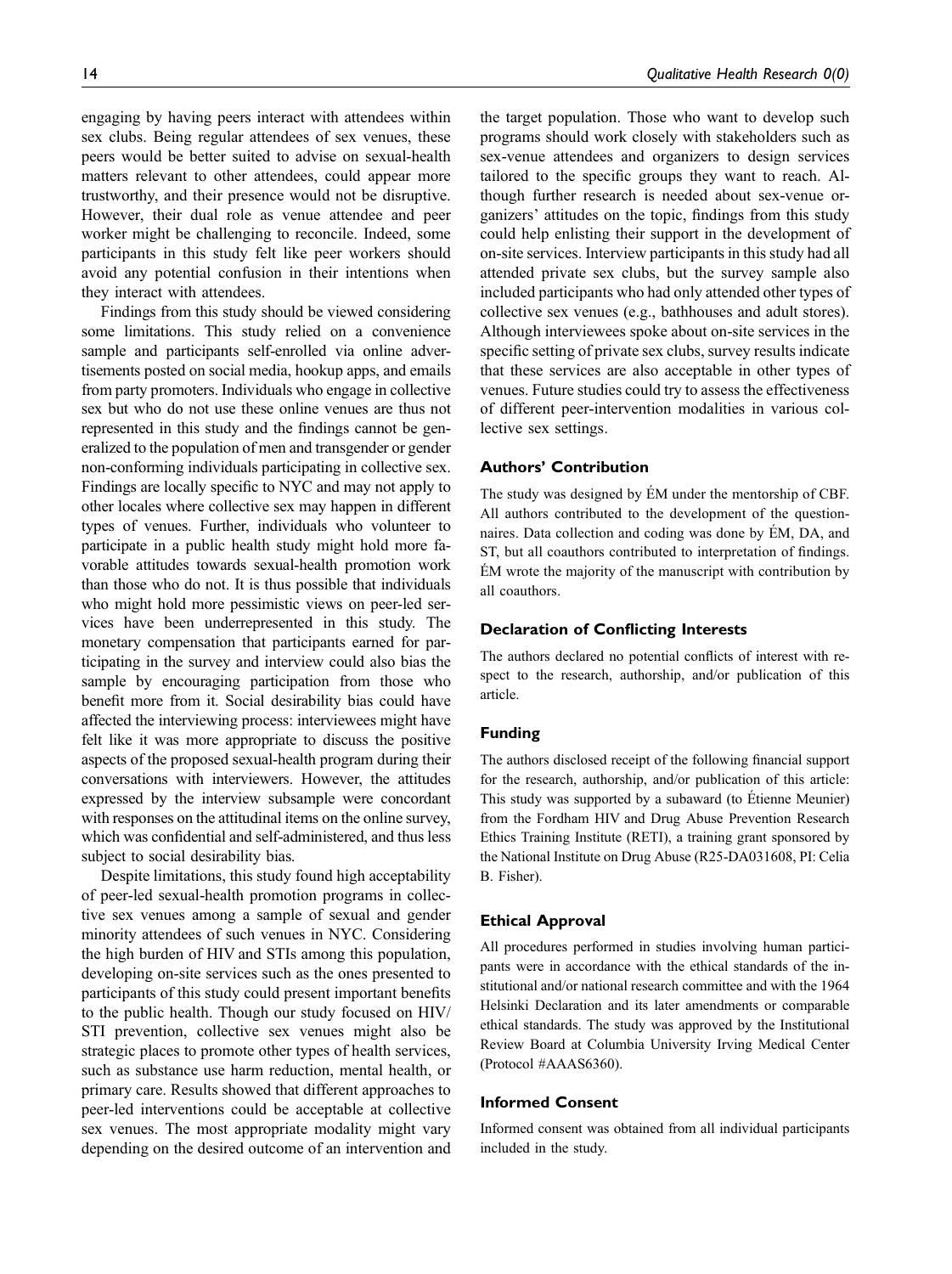#### ORCID iD

Etienne Meunier  $\bullet$  <https://orcid.org/0000-0002-2810-8633>

#### Supplemental Material

Supplemental Material for this article is available online.

#### **References**

- <span id="page-14-12"></span>Bell, S., Aggleton, P., Lockyer, A., Ferguson, T., Murray, W., Silver, B., Kaldor, J., Maher, L., & Ward, J. (2021). Working with aboriginal young people in sexual health research: A peer research methodology in remote Australia. Qualitative Health Research, 31(1), 16–28. [https://doi.org/](https://doi.org/10.1177/1049732320961348) [10.1177/1049732320961348](https://doi.org/10.1177/1049732320961348)
- <span id="page-14-17"></span>Blotcher, J. (1996). Sex club owners. In E. G. Colter, W. Hoffman, E. Pendleton, A. Redick, & D. Serlin (Eds.), Policing public sex: Queer politics and the future of AIDS activism (pp. 25–44). South End Press.
- <span id="page-14-11"></span>Callon, C., Charles, G., Alexander, R., Small, W., & Kerr, T. (2013). 'On the same level': Facilitators' experiences running a drug user-led safer injecting education campaign. Harm Reduction Journal, 10(1), 4. [https://doi.org/10.1186/](https://doi.org/10.1186/1477-7517-10-4) [1477-7517-10-4](https://doi.org/10.1186/1477-7517-10-4)
- <span id="page-14-1"></span>Centers for Disease Control and Prevention (2021a). HIV surveillance report, 2019. (No. 32; HIV Surveillance Special Report). <https://www.cdc.gov/hiv/library/reports/hiv-surveillance.html>
- <span id="page-14-2"></span>Centers for Disease Control and Prevention (2021b). Sexually transmitted disease surveillance 2019. U.S. Department of Health and Human Services. [https://www.cdc.gov/std/](https://www.cdc.gov/std/statistics/2019/default.htm) [statistics/2019/default.htm](https://www.cdc.gov/std/statistics/2019/default.htm)
- <span id="page-14-18"></span>Cortopassi, A. C., Driver, R., Eaton, L. A., & Kalichman, S. C. (2019). A new era of HIV risk: It's not what you know, it's who you know (and how infectious). Annual Review of Psychology, 70(1), 673–701. [https://doi.org/10.1146/](https://doi.org/10.1146/annurev-psych-010418-102927) [annurev-psych-010418-102927](https://doi.org/10.1146/annurev-psych-010418-102927)
- <span id="page-14-7"></span>Daskalakis, D., Silvera, R., Bernstein, K., Stein, D., Hagerty, R., Hutt, R., Maillard, A., Borkowsky, W., Aberg, J., Valentine, F., & Marmor, M. (2009). Implementation of HIV testing at 2 New York City bathhouses: from pilot to clinical service. Clin Infect Dis, 48(11), 1609–16. <https://doi.org/10.1086/598979>
- <span id="page-14-8"></span>Debattista, J. (2015). Health promotion within a sex on premises venue: Notes from the field. International Journal of STD & AIDS, 26(14), 1017–1021. [https://doi.org/10.1177/](https://doi.org/10.1177/0956462414568395) [0956462414568395](https://doi.org/10.1177/0956462414568395)
- <span id="page-14-13"></span>Elford, J., Bolding, G., & Sherr, L. (2001). Peer education has no significant impact on HIV risk behaviours among gay men in London. [Letter]. AIDS, 15(4), 535–538. [https://doi.org/](https://doi.org/10.1097/00002030-200103090-00018) [10.1097/00002030-200103090-00018](https://doi.org/10.1097/00002030-200103090-00018)
- <span id="page-14-16"></span>Elford, J., Sherr, L., Bolding, G., Serle, F., & Maguire, M. (2002). Peer-led HIV prevention among gay men in London: Process evaluation. AIDS Care, 14(3), 351–360. <https://doi.org/10.1080/09540120220123739>
- <span id="page-14-14"></span>Flowers, P., Hart, G. J., Williamson, L. M., Frankis, J. S., & Der, G. J. (2002). Does bar-based, peer-led sexual health promotion have a community-level effect amongst gay men in Scotland? International Journal of STD & AIDS, 13(2), 102–108. <https://doi.org/10.1258/0956462021924721>
- <span id="page-14-0"></span>Frank, K. (2019). Rethinking risk, culture, and intervention in collective sex environments. Archives of Sexual Behavior, 48(1), 3–30. <https://doi.org/10.1007/s10508-018-1153-3>
- <span id="page-14-9"></span>Gallagher, T., Link, L., Ramos, M., Bottger, E., Aberg, J., & Daskalakis, D. (2014). Self-perception of HIV risk and candidacy for pre-exposure prophylaxis among men who have sex with men testing for HIV at commercial sex venues in New York City. LGBT Health, 1(3), 218–224. <https://doi.org/10.1089/lgbt.2013.0046>
- <span id="page-14-6"></span>Grov, C., Cruz, J., & Parsons, J. T. (2014a). Men who have sex with men's attitudes toward using color-coded wristbands to facilitate sexual communication at sex parties. Sex Res Social Policy, 11(1), 11–19. <https://doi.org/10.1007/s13178-014-0145-x>
- <span id="page-14-5"></span>Grov, C, Rendina, H. J., Breslow, A. S., Ventuneac, A., Adelson, S., & Parsons, J. T. (2014b). Characteristics of men who have sex with men (MSM) who attend sex parties: results from a national online sample in the USA. Sex Transm Infect, 90(1), 26–32. <https://doi.org/10.1136/sextrans-2013-051094>
- <span id="page-14-3"></span>Grov, C., Rendina, H. J., Ventuneac, A., & Parsons, J. T. (2014c). Partners met via sex parties present significantly greater odds for condomless anal sex among MSM: an event-level analysis of venues where male partners are met. J Acquir Immune Defic Syndr, 67(5), 564–8. [https://doi.org/10.1097/](https://doi.org/10.1097/QAI.0000000000000343) [QAI.0000000000000343](https://doi.org/10.1097/QAI.0000000000000343)
- <span id="page-14-4"></span>Hirshfield, S., Schrimshaw, E. W., Stall, R. D., Margolis, A. D., Downing, M. J., & Chiasson, M. A. (2015). Drug use, sexual risk, and syndemic production among men Who have sex with men who engage in group sexual encounters. American Journal of Public Health, 105(9), 1849–1858. <https://doi.org/10.2105/AJPH.2014.302346>
- <span id="page-14-19"></span>Hudson, K. D., & Romanelli, M. (2020). We are powerful people": Health-promoting strengths of LGBTQ communities of color. Qualitative Health Research, 30(8), 1156–1170. <https://doi.org/10.1177/1049732319837572>
- <span id="page-14-10"></span>Huebner, D. M., Binson, D., Pollack, L. M., & Woods, W. J. (2012). Implementing bathhouse-based voluntary counselling and testing has no adverse effect on bathhouse patronage among men who have sex with men. International Journal of STD & AIDS, 23(3), 182-184. [https://doi.](https://doi.org/10.1258/ijsa.2009.009318) [org/10.1258/ijsa.2009.009318](https://doi.org/10.1258/ijsa.2009.009318)
- <span id="page-14-15"></span>Kelly, J. A., Murphy, D. A., Sikkema, K. J., McAuliffe, T. L., Roffman, R. A., Solomon, L. J., Winett, R. A., & Kalichman, S. C. (1997). Randomised, controlled, community-level HIV-prevention intervention for sexualrisk behaviour among homosexual men in US cities. Community HIV prevention research collaborative. Lancet (London, England), 350(9090), 1500–1505. [https://doi.org/](https://doi.org/10.1016/s0140-6736(97)07439-4) [10.1016/s0140-6736\(97\)07439-4](https://doi.org/10.1016/s0140-6736(97)07439-4)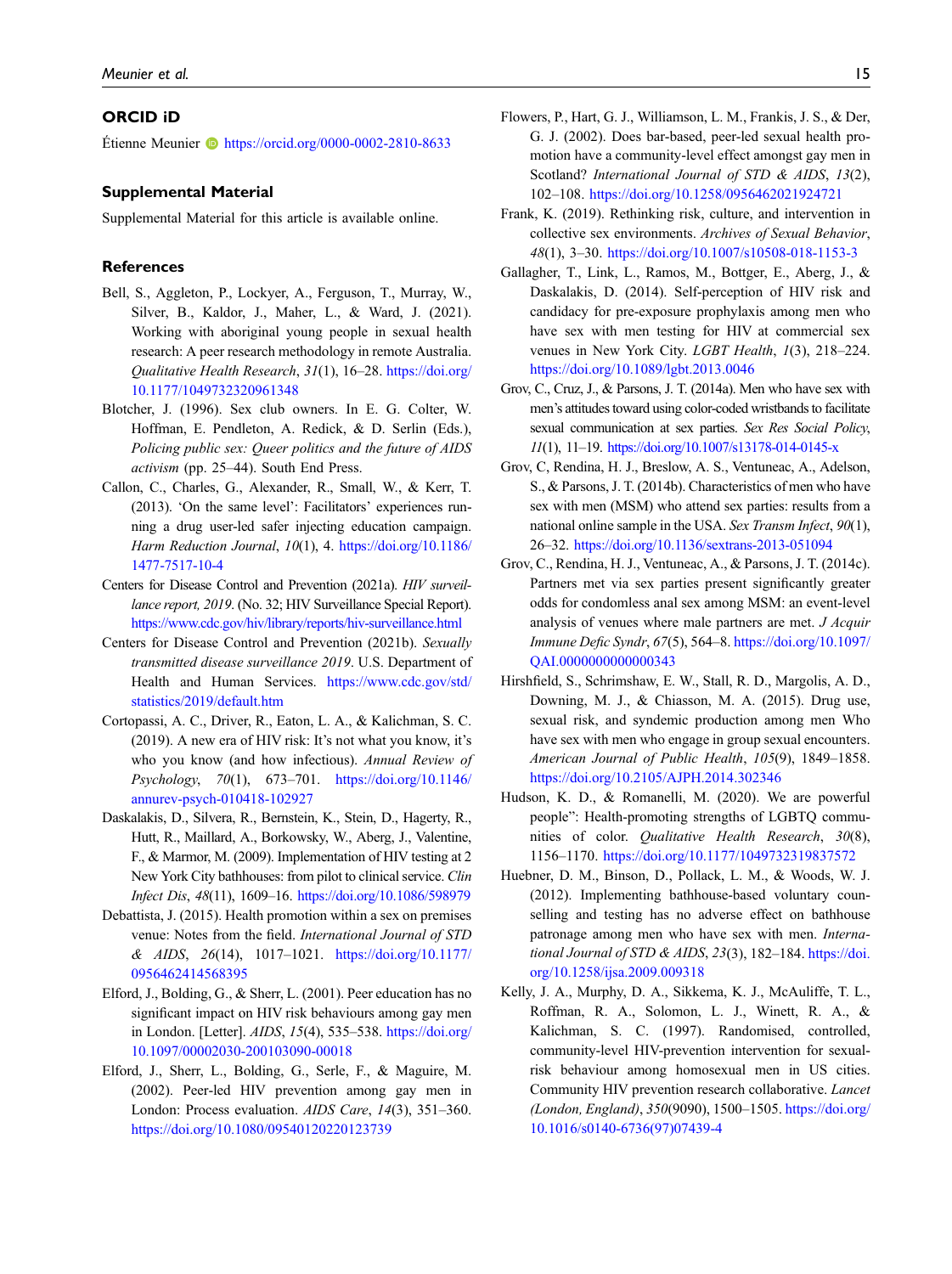- <span id="page-15-18"></span>Klassen, B. J., Lachowsky, N. J., Lin, S. Y., Edward, J. B., Chown, S. A., Hogg, R. S., Moore, D. M., & Roth, E. A. (2017). Gay men's understanding and education of new HIV prevention technologies in Vancouver, Canada. Qualitative Health Research, 27(12), 1775–1791. [https://](https://doi.org/10.1177/1049732317716419) [doi.org/10.1177/1049732317716419](https://doi.org/10.1177/1049732317716419)
- <span id="page-15-1"></span>Kramer, S. C., Schmidt, A. J., Berg, R. C., Furegato, M., Hospers, H., Folch, C., & Marcus, U., EMIS Network (2016). Factors associated with unprotected anal sex with multiple non-steady partners in the past 12 months: Results from the European men-who-have-sex-with-men internet survey (EMIS 2010). *BMC Public Health*, 16(1), 47. <https://doi.org/10.1186/s12889-016-2691-z>
- <span id="page-15-7"></span>Leitinger, D., Ryan, K. E., Brown, G., Pedrana, A., Wilkinson, A. L., Ryan, C., Hellard, M., & Stoové, M. (2018). Acceptability and HIV prevention benefits of a peer-based model of rapid point of care HIV testing for Australian gay, bisexual and other men who have sex with men. AIDS and Behavior, 22(1), 178–189. [https://doi.org/10.1007/s10461-](https://doi.org/10.1007/s10461-017-1888-1) [017-1888-1](https://doi.org/10.1007/s10461-017-1888-1)
- <span id="page-15-13"></span>MacQueen, K. M., McLellan, E., Kay, K., & Milstein, B. (1998). Codebook development for team-based qualitative analysis. CAM Journal, 10(2), 31–36. [https://doi.org/10.1177/](https://doi.org/10.1177/1525822X980100020301) [1525822X980100020301](https://doi.org/10.1177/1525822X980100020301)
- <span id="page-15-8"></span>Marshall, Z., Dechman, M. K., Minichiello, A., Alcock, L., & Harris, G. E. (2015). Peering into the literature: A systematic review of the roles of people who inject drugs in harm reduction initiatives. Drug and Alcohol Dependence, 151, 1–14. [https://doi.org/10.1016/j.drugalcdep.2015.03.](https://doi.org/10.1016/j.drugalcdep.2015.03.002) [002](https://doi.org/10.1016/j.drugalcdep.2015.03.002)
- <span id="page-15-6"></span>Medley, A., Kennedy, C., O'Reilly, K., & Sweat, M. (2009). Effectiveness of peer education interventions for HIV prevention in developing countries: A systematic review and meta-analysis. AIDS Education and Prevention, 21(3), 181–206. <https://doi.org/10.1521/aeap.2009.21.3.181>
- <span id="page-15-12"></span>Meunier, E. (2014). No attitude, no standing around: the organization of social and sexual interaction at a gay male private sex party in New York city. Arch Sex Behav, 43(4), 685–95. <https://doi.org/10.1007/s10508-013-0182-1>
- <span id="page-15-11"></span>Meunier, É., & Escoffier, J. (2021). The Triumph of Collective Intimacy—Gay Collective Sex in New York City from the Late 1800s to Today. In Christopher T. Conner & Daniel Okamura (Eds.), The Gayborhood: From Sexual Liberation to Cosmopolitan Spectacle (pp. 85–106). Lanham, MD: Rowman & Littlefield Publishers.
- <span id="page-15-0"></span>Meunier, E., Escoffier, J., & Siegel, K. (2019). Rethinking Risks and Interventions Beyond HIV: The Importance of Contextualizing Collective Sex. Arch Sex Behav, 48(1), 51–56. <https://doi.org/10.1007/s10508-018-1214-7>
- <span id="page-15-2"></span>Meunier, É., & Siegel, K. (2019). Sex club/party attendance and STI among men who have sex with men: results from an online survey in New York City. Sex Transm Infect, 95(8), 584–587. <https://doi.org/10.1136/sextrans-2018-053816>
- <span id="page-15-10"></span>Miller, R. L., Klotz, D., & Eckholdt, H. M. (1998). HIV prevention with male prostitutes and patrons of hustler bars: Replication of an HIV preventive intervention. American Journal of Community Psychology, 26(1), 97-131. [https://](https://doi.org/10.1023/a:1021886208524) [doi.org/10.1023/a:1021886208524](https://doi.org/10.1023/a:1021886208524)
- <span id="page-15-5"></span>Mimiaga, M. J., Reisner, S. L., Bland, S., Cranston, K., Isenberg, D., Driscoll, M. A., VanDerwarker, R., & Mayer, K. H. (2010). It's a quick way to get what you want": A formative exploration of HIV risk among urban Massachusetts men who have sex with men who attend sex parties. AIDS Patient Care & STDs, 24(10), 659–674. [https://doi.org/10.](https://doi.org/10.1089/apc.2010.0071) [1089/apc.2010.0071](https://doi.org/10.1089/apc.2010.0071)
- <span id="page-15-16"></span>Molina, J.-M., Capitant, C., Spire, B., Pialoux, G., Cotte, L., Charreau, I., Tremblay, C., Le Gall, J.-M., Cua, E., Pasquet, A., Raffi, F., Pintado, C., Chidiac, C., Chas, J., Charbonneau, P., Delaugerre, C., Suzan-Monti, M., Loze, B., & Fonsart, J., ANRS IPERGAY Study Group (2015). On-demand preexposure prophylaxis in men at high risk for HIV-1 infection. New England Journal of Medicine, 373(23), 2237–2246. <https://doi.org/10.1056/NEJMoa1506273>
- <span id="page-15-17"></span>Molina, J.-M., Charreau, I., Chidiac, C., Pialoux, G., Cua, E., Delaugerre, C., Capitant, C., Rojas-Castro, D., Fonsart, J., Bercot, B., Bébéar, C., Cotte, L., Robineau, O., Raffi, F., Charbonneau, P., Aslan, A., Chas, J., Niedbalski, L., & Spire, B., ANRS IPERGAY Study Group (2018). Postexposure prophylaxis with doxycycline to prevent sexually transmitted infections in men who have sex with men: An open-label randomised substudy of the ANRS IPERGAY trial. The Lancet Infectious Diseases, 18(3), 308–317. [https://doi.org/10.1016/S1473-3099\(17\)30725-9](https://doi.org/10.1016/S1473-3099(17)30725-9)
- <span id="page-15-14"></span>Morgan, D. L. (1993). Qualitative content analysis: A guide to paths not taken. Qualitative Health Research, 3(1), 112–121. <https://doi.org/10.1177/104973239300300107>
- <span id="page-15-15"></span>Morse, J. M. (2008). Confusing categories and themes. Qualitative Health Research, 18(6), 727–728. [https://doi.org/10.](https://doi.org/10.1177/1049732308314930) [1177/1049732308314930](https://doi.org/10.1177/1049732308314930)
- <span id="page-15-4"></span>Mullens, A. B., Daken, K., Lemoire, J., Brownlow, C., Driver, G., & Gow, J. (2020). HIV Point of Care Testing (PoCT) at late-night Sex on Premises Venues (SOPV) for Gay and Bisexual Men and Other Men Who Have Sex with Men (GBMSM): A mixed methods analysis. AIDS and Behavior, 24(2), 450-466. [https://doi.org/10.1007/s10461-](https://doi.org/10.1007/s10461-019-02500-0) [019-02500-0](https://doi.org/10.1007/s10461-019-02500-0)
- <span id="page-15-9"></span>Nyamathi, A. M., Wall, S. A., Yadav, K., Shin, S. S., Chang, A., Arce, N., Cuellar, H., Fernando, S., White, K., Gelberg, L., & Salem, B. E. (2021). Engaging the community in designing a hepatitis C virus treatment program for adults experiencing homelessness. Qualitative Health Research, 31(11), 2069–2083. <https://doi.org/10.1177/10497323211021782>
- <span id="page-15-3"></span>Phillips, G., Grov, C., & Mustanski, B. (2015). Engagement in group sex among geosocial networking mobile applicationusing men who have sex with men. Sex Health, 12(6), 495–500. <https://doi.org/10.1071/SH15108>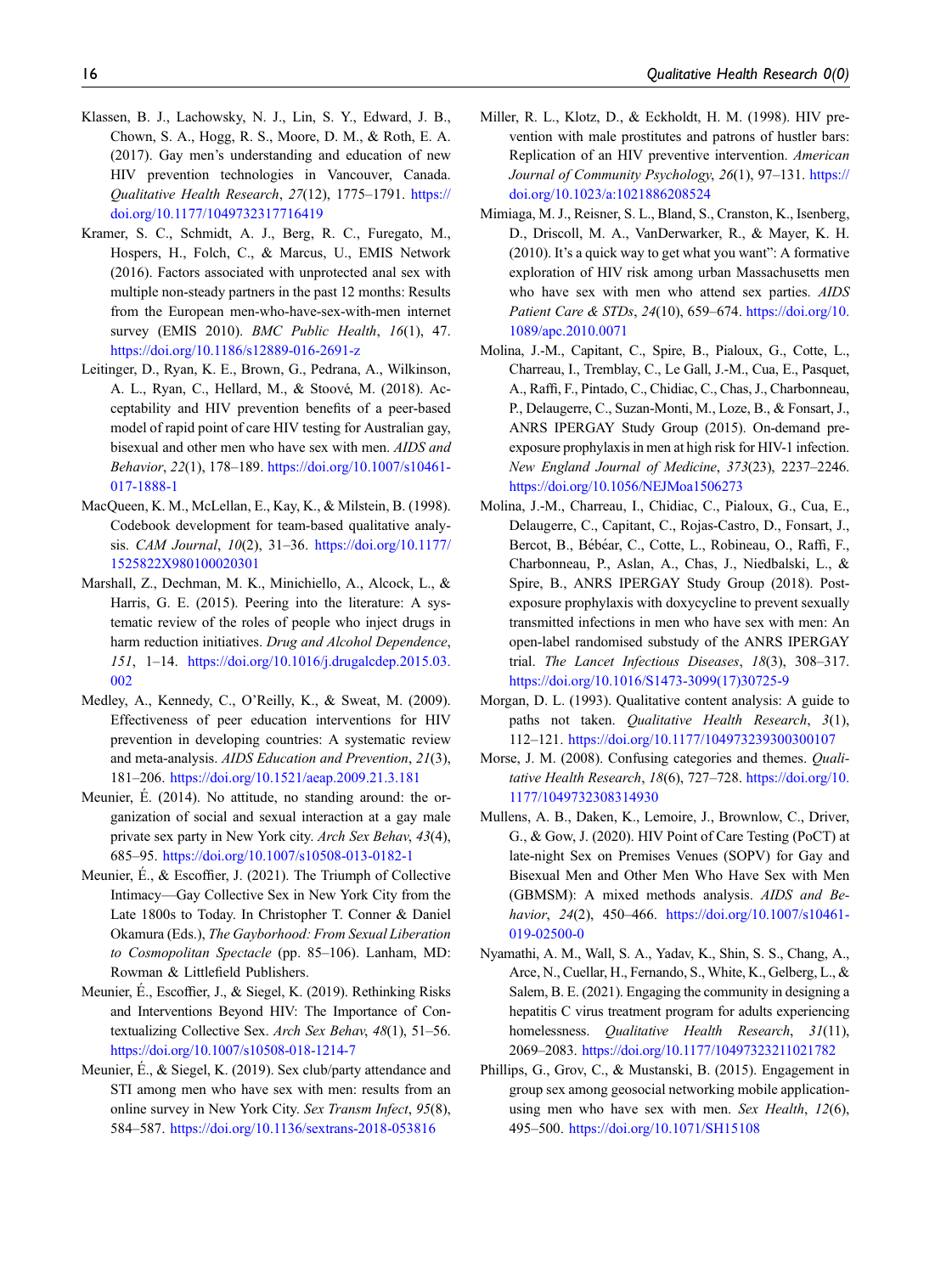- <span id="page-16-0"></span>Phillips, G., Magnus, M., Kuo, I., Rawls, A., Peterson, J., West-Ojo, T., Jia, Y., Opoku, J., & Greenberg, A. E. (2014). Correlates of group sex among a community-based sample of men who have sex with men (MSM) in Washington, DC. AIDS and Behavior, 18(8), 1413–1419. [https://doi.org/10.](https://doi.org/10.1007/s10461-013-0527-8) [1007/s10461-013-0527-8](https://doi.org/10.1007/s10461-013-0527-8)
- <span id="page-16-1"></span>Prestage, G., Down, I., Grulich, A., & Zablotska, I. (2011). Sex partying among gay men in Sydney, Melbourne and Brisbane, Australia. AIDS and Behavior, 15(2), 298–304. <https://doi.org/10.1007/s10461-010-9824-7>
- <span id="page-16-2"></span>Reisner, S. L., Mimiaga, M. J., Skeer, M., VanDerwarker, R., Gaucher, M. J., O'Connor, C. A., Medeiros, M. S., & Safren, S. A. (2009). Differential HIV risk behavior among men who have sex with men seeking health-related mobile van services at diverse gay-specific venues. AIDS and Behavior, 13(4), 822–831. [https://doi.org/10.1007/s10461-](https://doi.org/10.1007/s10461-008-9430-0) [008-9430-0](https://doi.org/10.1007/s10461-008-9430-0)
- <span id="page-16-3"></span>Rice, C. E., Lynch, C. D., Norris, A. H., Davis, J. A., Fields, K. S., Ervin, M., & Turner, A. N. (2016a). Group sex and prevalent sexually transmitted infections among men who have sex with men. Archives of Sexual Behavior, 45(6), 1411–1419. <https://doi.org/10.1007/s10508-015-0554-9>
- <span id="page-16-4"></span>Rice, C. E., Maierhofer, C., Fields, K. S., Ervin, M., Lanza, S. T., & Turner, A. N. (2016b). Beyond anal sex: Sexual practices of men who have sex with men and associations with HIV and other sexually transmitted infections. The Journal of Sexual Medicine, 13(3), 374–382. [https://doi.org/10.1016/j.](https://doi.org/10.1016/j.jsxm.2016.01.001) [jsxm.2016.01.001](https://doi.org/10.1016/j.jsxm.2016.01.001)
- <span id="page-16-5"></span>Rich, A. J., Lachowsky, N. J., Cui, Z., Sereda, P., Lal, A., Birch, R., Montaner, J., Moore, D., Hogg, R. S., & Roth, E. A. (2016). Substance use, sexual behaviour and prevention strategies of Vancouver gay and bisexual men who recently attended group sex events. Culture, Health & Sexuality, 18(4), 361–376. <https://doi.org/10.1080/13691058.2015.1084649>
- <span id="page-16-16"></span>Safren, S. A., O'Cleirigh, C., Skeer, M. R., Driskell, J., Goshe, B. M., Covahey, C., & Mayer, K. H. (2011). Demonstration and evaluation of a peer-delivered, individually-tailored, HIV prevention intervention for HIV-infected MSM in their primary care setting. AIDS and Behavior, 15(5), 949–958. <https://doi.org/10.1007/s10461-010-9807-8>
- <span id="page-16-19"></span>Sandelowski, M. (2000). Whatever happened to qualitative description? Research in Nursing & Health, 23(4), 334–340. [https://doi.org/10.1002/1098-240X\(200008\)23:](https://doi.org/10.1002/1098-240X(200008)23:4<334::AID-NUR9>3.0.CO;2-G) [4<334::AID-NUR9>3.0.CO;2-G](https://doi.org/10.1002/1098-240X(200008)23:4<334::AID-NUR9>3.0.CO;2-G)
- <span id="page-16-18"></span>Shangani, S., Escudero, D., Kirwa, K., Harrison, A., Marshall, B., & Operario, D. (2017). Effectiveness of peer-led interventions to increase HIV testing among men who have sex with men: A systematic review and meta-analysis. AIDS Care, 29(8), 1003–1013. [https://doi.org/10.1080/](https://doi.org/10.1080/09540121.2017.1282105) [09540121.2017.1282105](https://doi.org/10.1080/09540121.2017.1282105)
- <span id="page-16-15"></span>Simoni, J. M., Franks, J. C., Lehavot, K., & Yard, S. S. (2011a). Peer interventions to promote health: Conceptual considerations. The American Journal of Orthopsychiatry,

81(3), 351–359. [https://doi.org/10.1111/j.1939-0025.](https://doi.org/10.1111/j.1939-0025.2011.01103.x) [2011.01103.x](https://doi.org/10.1111/j.1939-0025.2011.01103.x)

- <span id="page-16-17"></span>Simoni, J. M., Nelson, K. M., Franks, J. C., Yard, S. S., & Lehavot, K. (2011b). Are peer interventions for HIV efficacious? A systematic review. AIDS and Behavior, 15(8), 1589–1595. <https://doi.org/10.1007/s10461-011-9963-5>
- <span id="page-16-6"></span>Smith, A. M. A., Grierson, J. W., & von Doussa, H. (2010a). Gay men's sex venues, the men who use them, and gay community perceptions: Insights from a convenience sample of gay men attending a community festival in Melbourne. Sexual Health, 7(2), 177–181. [https://doi.org/10.1071/](https://doi.org/10.1071/SH09055) [SH09055](https://doi.org/10.1071/SH09055)
- <span id="page-16-10"></span>Smith, A. M. A., Grierson, J. W., & von Doussa, H. (2010b). Understanding gay men's sex venues as sites for sexual health promotion. Sexual Health, 7(2), 182-185. [https://](https://doi.org/10.1071/SH09050) [doi.org/10.1071/SH09050](https://doi.org/10.1071/SH09050)
- <span id="page-16-7"></span>Solomon, T. M., Halkitis, P. N., Moeller, R. M., Siconolfi, D. E., Kiang, M. V., & Barton, S. C. (2011). Sex parties among young gay, bisexual, and other men who have sex with men in New York City: Attendance and behavior. Journal of Urban Health: Bulletin of the New York Academy of Medicine, 88(6), 1063–1075. [https://doi.org/10.1007/](https://doi.org/10.1007/s11524-011-9590-5) [s11524-011-9590-5](https://doi.org/10.1007/s11524-011-9590-5)
- <span id="page-16-20"></span>Strömdahl, S., Hoijer, J., & Eriksen, J. (2019). Uptake of peerled venue-based HIV testing sites in Sweden aimed at men who have sex with men (MSM) and trans persons: A crosssectional survey. Sexually Transmitted Infections, 95(8), 575–579. <https://doi.org/10.1136/sextrans-2019-054007>
- <span id="page-16-9"></span>Vines, B. (2020, March 17). Lessons of AIDS in mind as queer sex party industry reacts to coronavirus. City Limits. [https://](https://citylimits.org/2020/03/17/lessons-of-aids-in-mind-as-queer-sex-party-industry-reacts-to-coronavirus/) [citylimits.org/2020/03/17/lessons-of-aids-in-mind-as-queer](https://citylimits.org/2020/03/17/lessons-of-aids-in-mind-as-queer-sex-party-industry-reacts-to-coronavirus/)[sex-party-industry-reacts-to-coronavirus/.](https://citylimits.org/2020/03/17/lessons-of-aids-in-mind-as-queer-sex-party-industry-reacts-to-coronavirus/)
- <span id="page-16-12"></span>Wohlfeiler, D. (2000). Structural and environmental HIV prevention for gay and bisexual men. AIDS (London, England), 14(Suppl 1), S52–S56. [https://doi.org/10.1097/](https://doi.org/10.1097/00002030-200006001-00008) [00002030-200006001-00008](https://doi.org/10.1097/00002030-200006001-00008)
- <span id="page-16-13"></span>Wohlfeiler, D., & Potterat, J. J. (2005). Using gay men's sexual networks to reduce sexually transmitted disease (STD)/ human immunodeficiency virus (HIV) transmission. Sexually Transmitted Diseases, 32(10 Suppl), S48–S52. <https://doi.org/10.1097/01.olq.0000175394.81945.68>
- <span id="page-16-14"></span>Woods, W. J., Erwin, K., Lazarus, M., Serice, H., Grinstead, O., & Binson, D. (2008). Building stakeholder partnerships for an on-site HIV testing programme. Culture, Health & Sexuality, 10(3), 249–262. [https://doi.org/10.1080/](https://doi.org/10.1080/13691050701793806) [13691050701793806](https://doi.org/10.1080/13691050701793806)
- <span id="page-16-11"></span>Woods, W. J., Euren, J., Pollack, L. M., & Binson, D. (2010). HIV prevention in gay bathhouses and sex clubs across the United States. Journal of Acquired Immune Deficiency Syndromes (1999), 55(Suppl 2), S88-S90. [https://doi.org/](https://doi.org/10.1097/QAI.0b013e3181fbca1b) [10.1097/QAI.0b013e3181fbca1b](https://doi.org/10.1097/QAI.0b013e3181fbca1b)
- <span id="page-16-8"></span>Woods, W. J., Sabatino, J., Bauer, P. L., Adler, B., Dilley, J. W., & Binson, D. (2000). HIV testing in gay sex clubs.